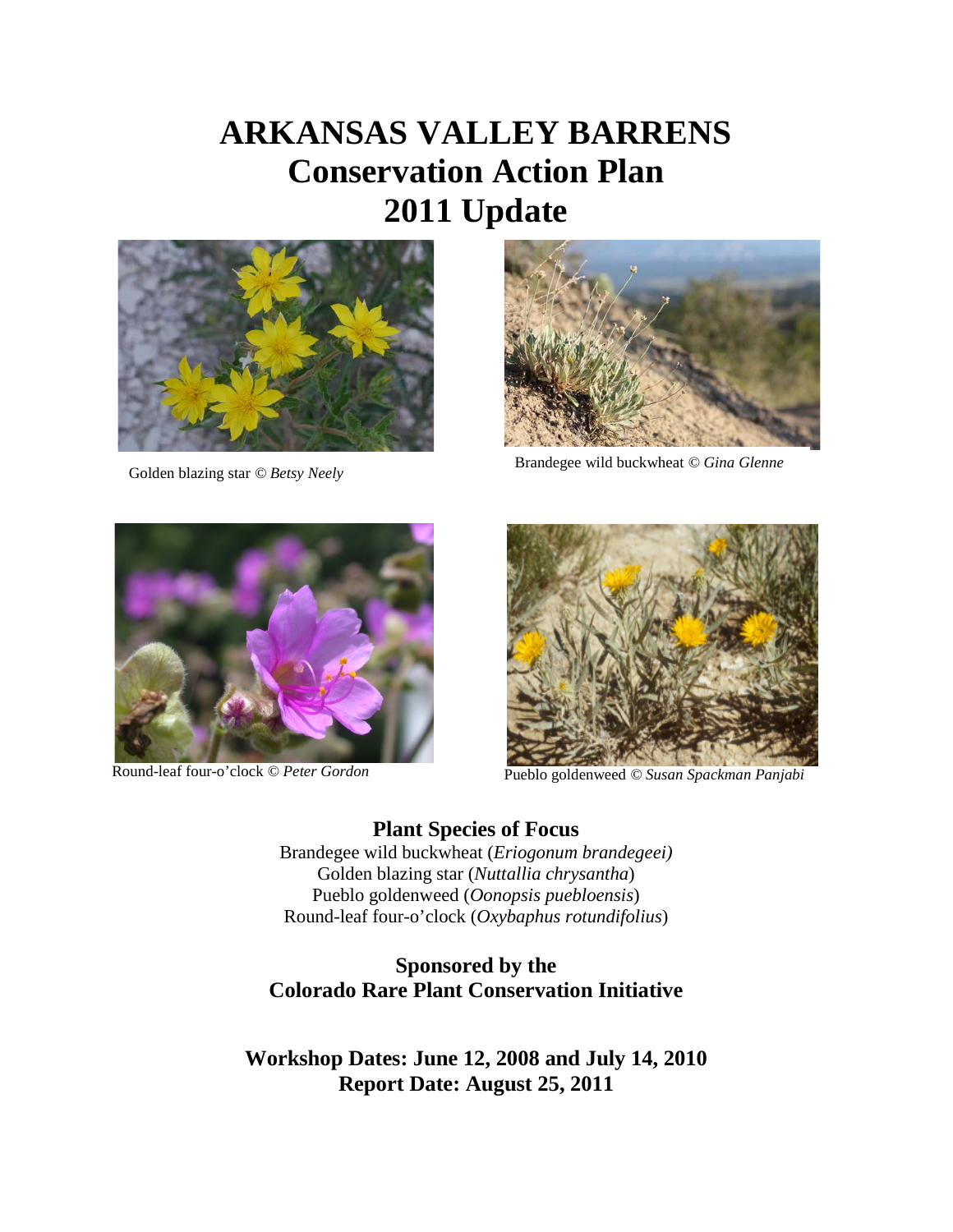# **Table of Contents**

| IV. Arkansas Valley Barrens Priority Action Area and Associated Rare Plants  2    |  |
|-----------------------------------------------------------------------------------|--|
|                                                                                   |  |
|                                                                                   |  |
|                                                                                   |  |
|                                                                                   |  |
|                                                                                   |  |
|                                                                                   |  |
|                                                                                   |  |
| Attachment 1. Additional key species and plant communities in the Arkansas Valley |  |

B. Neely, S. Panjabi and J. Handwerk. 2011. Arkansas Valley Barrens: Conservation Action Plan 2011 Update. Prepared by The Nature Conservancy and the Colorado Natural Heritage Program. Unpublished report prepared for the National Fish and Wildlife Foundation.

Acknowledgements: Many thanks to all the participants of the conservation action planning workshops in 2008 and 2010 for taking the time to develop this action plan and update.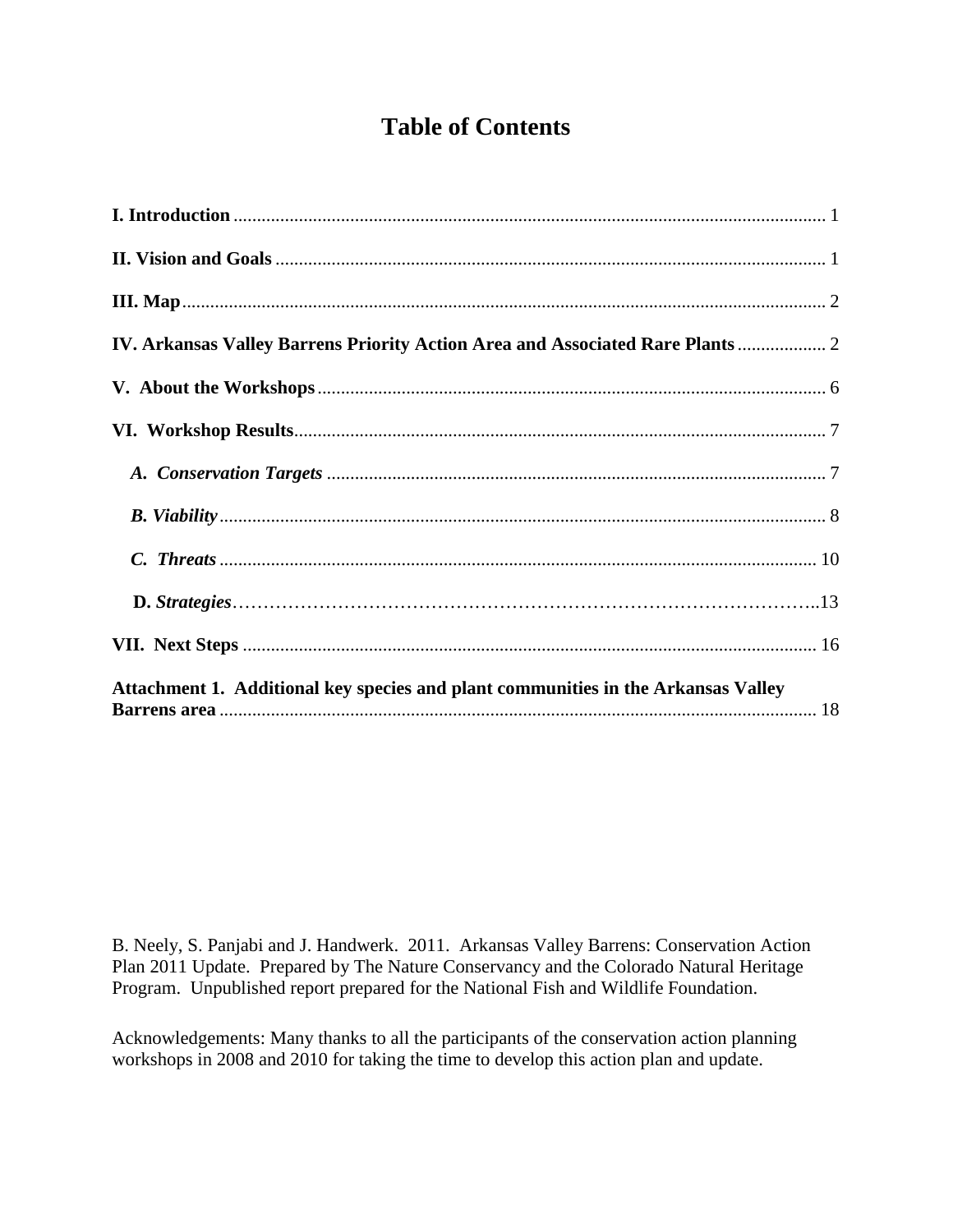# <span id="page-2-0"></span>**I. Introduction**

This document identifies conservation strategies for four globally imperiled plant species: round-leaf four-o'clock*,* golden blazing star, Pueblo goldenweed and Brandegee wild buckwheat, based on an assessment of the plants' viability and threats by participants of an initial conservation action planning workshop held in June 2008 (Kram et al. 2008) and a July 2010 follow-up workshop. This report, herein, is intended as a comprehensive update to the 2008 plan. The primary audience is intended to be the workshop participants and other stakeholders interested in helping to implement the strategies.

The Arkansas Valley Barrens Priority Action Area as identified by the Colorado Rare Plant Conservation Initiative (RPCI) includes nearly all of the known occurrences of round-leaf four-o'clock*,* golden blazing star, and Pueblo goldenweed (and several occurrences of the Brandegee wild buckwheat). A Priority Action Area is an area needing immediate conservation action to prevent the need for listing, extinction, or further losses of imperiled plant species. Selection was based on the level of imperilment of rare plant species, quality of the occurrences, urgency of the management and protection actions, and other opportunities such as funding and land ownership patterns. These areas are based on the Potential Conservation Areas identified by the Colorado Natural Heritage Program, at Colorado State University, with input by the RPCI and the Rare Plant Technical Committee (RPTC).

Located in Pueblo, Fremont, El Paso and Custer counties, the Arkansas Valley Barrens Priority Action Area includes nearly all known occurrences of the globally imperiled plant species: round-leaf four-o'clock, golden blazing star, and Pueblo goldenweed, as well as selected occurrences of the Brandegee wild buckwheat. Occurrence information was updated by Jill Handwerk (Colorado Natural Heritage Program) in June 2011.

# **II. Vision and Goals for the Arkansas Valley Barrens**

### **Vision:**

- 1. To protect/manage one of the most threatened shale barren ecological ecosystems in Colorado, including a rich assemblage of rare and globally imperiled plant species, highquality plant communities, and associated ecological processes.
- 2. A coalition of partners work together to ensure the long-term survival and stewardship of the imperiled species and their shale barren habitats.

### **Ecological Goals:**

- 1. Maintain the viability of all viable occurrences of the imperiled plants (ranked A-B) and develop management plans to increase viability of C-D ranked occurrences.
- 2. Maintain/restore a mosaic of high-quality plant communities (ranked A-B) within the shale barren ecosystem.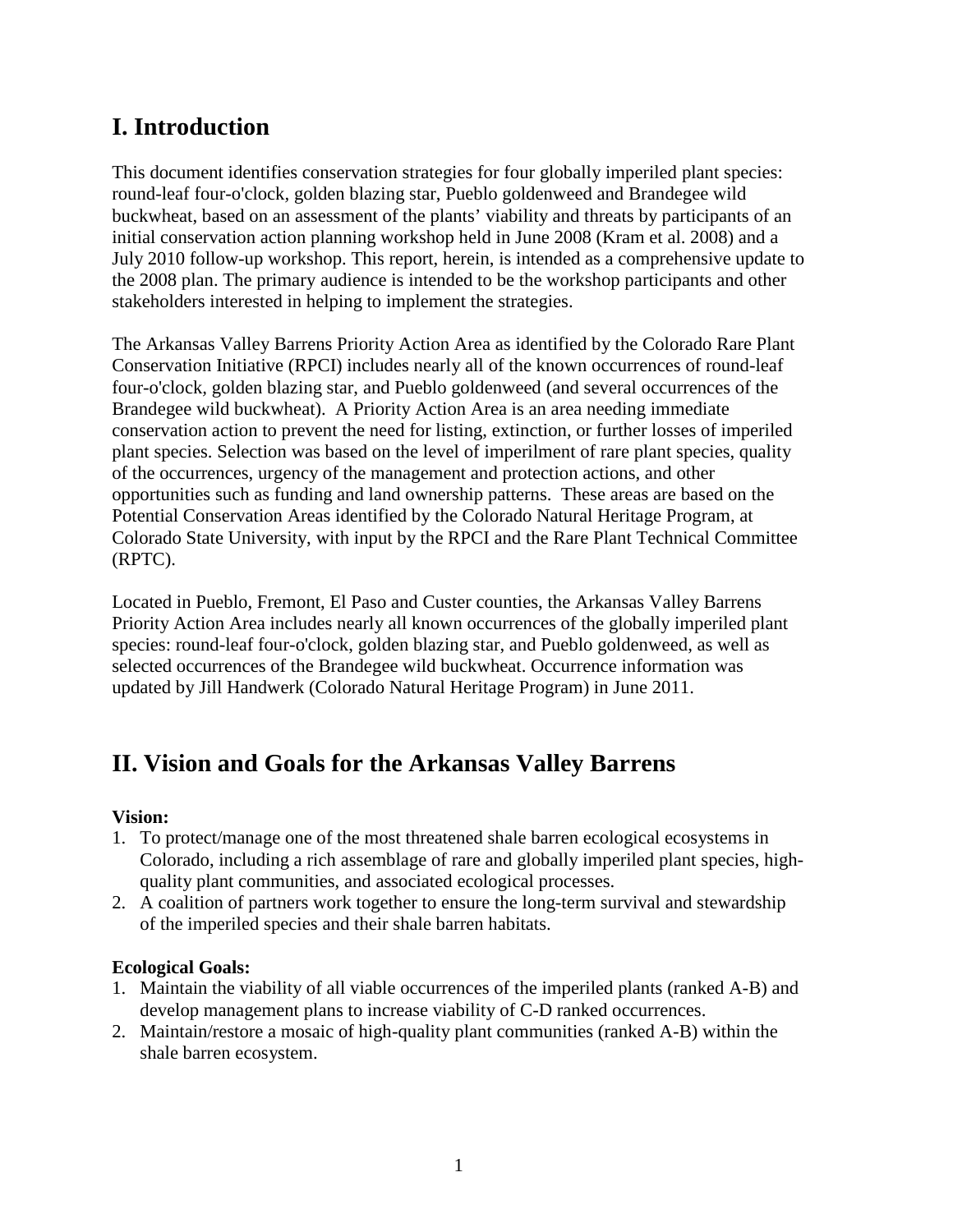# <span id="page-3-0"></span>**III. Map**



# <span id="page-3-1"></span>**IV. Arkansas Valley Barrens Priority Action Area and Associated Rare Plants**

This document focuses on rare plants within the Arkansas Valley Barrens Priority Action Area as identified by the Colorado Rare Plant Conservation Initiative (RPCI). A Priority Action Area is an area needing immediate conservation action to prevent the need for listing, extinction, or further losses of imperiled plant species. Selection was based on the level of imperilment of rare plant species, quality of the occurrences, urgency of the management and protection actions, and other opportunities such as funding and land ownership patterns. Priority Action Areas are based on the Potential Conservation Areas identified by the Colorado Natural Heritage Program, at Colorado State University, with input by the RPCI and the Rare Plant Technical Committee (RPTC).

Located in primarily in Pueblo and Fremont counties and including small portions of Custer and El Paso counties, the Arkansas Valley Barrens Action Area includes nearly all known occurrences of round-leaf four-o'clock (*Oxybaphus rotundifolius*, G2) golden blazing star (*Nuttallia chrysantha*, G2), and Pueblo goldenweed (*Oonopsis puebloensis*, G2), as well as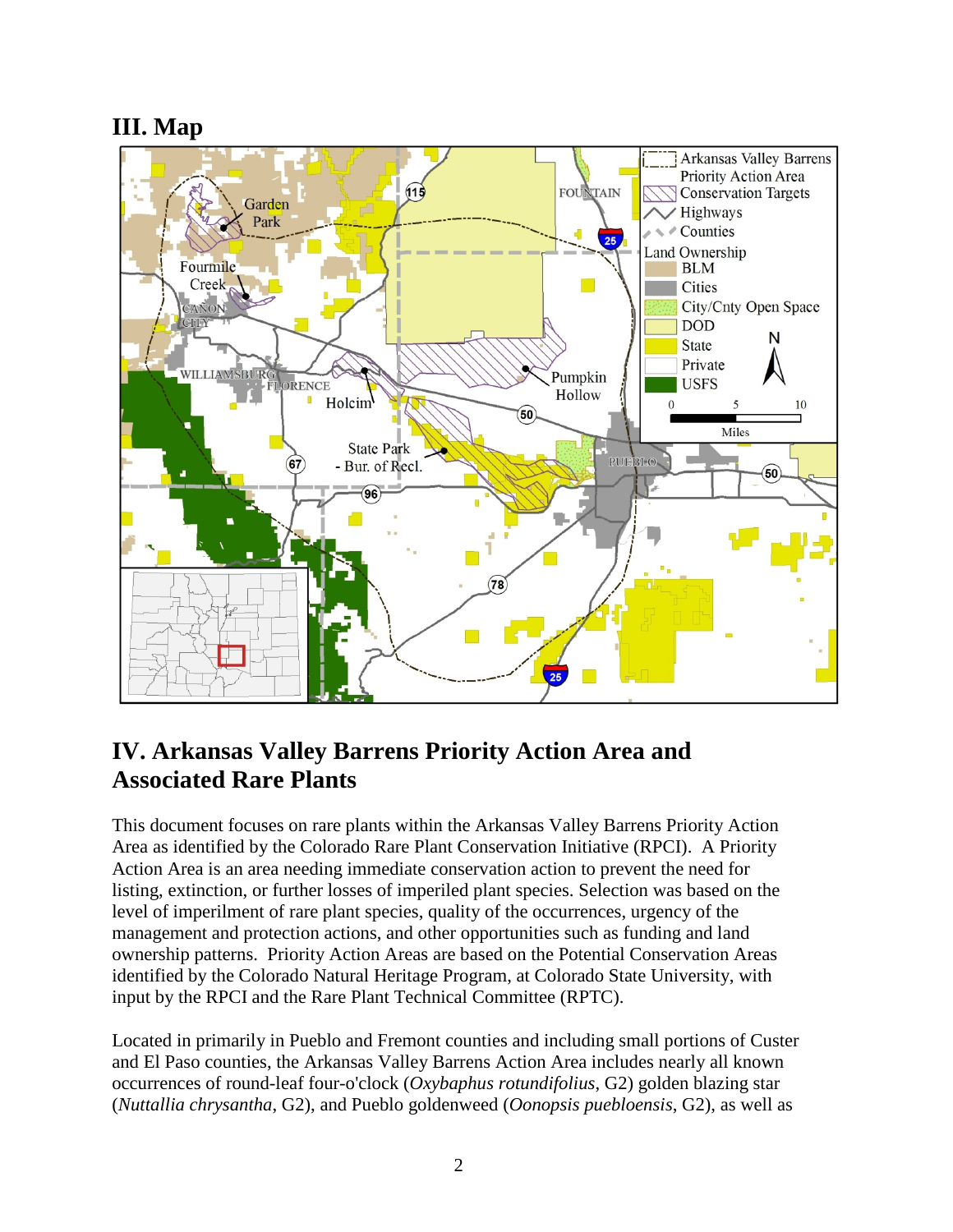selected occurrences of the Brandegee wild buckwheat (*Eriogonum brandegeei*) (Table 1). The area also supports numerous other important rare plants that are beyond the scope of this workshop (Table 1) as well as other important species and plant communities (Attachment 1). This area occurs at the southwest edge of the Peak to Prairie Priority Landscape identified by the Colorado Conservation Partnership [\(http://www.keepitcolorado.org/\)](http://www.keepitcolorado.org/).

The site is characterized by barrens and breaks of Late Cretaceous shale, limestone, and chalk that formed in the ancient alluvial terraces of the Arkansas River and its tributaries. The modern river course has cut a deep canyon through the sedimentary bedrock that drops off in steep slopes adjacent to the river. Late Cretaceous sedimentary layers are a composite of Carlile shale, Greenhorn limestone, and Graneros shale as well as extensive swaths of Niobrara Formation. The barrens habitat that hosts the rare plants typically has low vegetative cover (10-20%). The surface of the shale barrens generally consists of small, platy rock fragments over a shallow, fine-textured soil matrix. Soils are calcareous and moderately to strongly alkaline.

The shale breaks support a mosaic of plant communities with the unifying feature of a sparse herbaceous layer characterized by low cushion plants like woollycup buckwheat (*Eriogonum lachnogynum*), nailwort (*Paronychia jamesii, P. sessilifolia*), stemless fournerve daisy (*Tetraneuris acaulis*), bladderpods (*Lesquerella* spp.), and Arkansas River fever few (*Parthenium tetraneuris*). The breaks vegetation mosaic includes pinon - juniper woodlands (*Pinus edulis* and *Juniperus monosperma*) and shrublands with Bigelow sagebrush (*Artemisia bigelovii*) and/or James' frankenia (*Frankenia jamesii*) as well as herbaceous-dominated patches.

The surrounding landscape is a mix of pinon - juniper savanna interspersed with grasslands. The site contains extensive stands of juniper and pinon - juniper savannas with New Mexico feathergrass (*Hesperostipa neomexicana*), side oats grama (*Bouteloua curtipendula*), and ring muhly (*Muhlenbergia torreyi*). Grasslands are dominated by galleta grass (*Pleuraphis jamesii*) and blue grama (*Bouteloua gracilis*). Scattered shrubs include cholla cactus (*Cylindropuntia imbricata*), fourwing saltbush (*Atriplex canescens*), and winterfat (*Krascheninnikovia lanata*). The portions of the site north of Highway 50 are generally less dissected by development and roads than the portions along the Arkansas River. North of Highway 50, e.g., in the Beaver Creek area, taller grasses occur, including New Mexico feathergrass. The Arkansas River runs through the site, and supports riparian vegetation dominated by cottonwood (*Populus deltoides*) degraded with invasive non-native plants including tamarisk (*Tamarix ramosissima*) and Russian olive (*Elaeagnus angustifolia*).

About 70% of the site is privately owned and about 25% is part of the Fort Carson Military Reservation; the remainder is a mixture of State and BLM lands. Included within the boundary is the Pueblo State Wildlife Area and Lake Pueblo State Park managed by the Colorado Division of Wildlife and Colorado State Parks.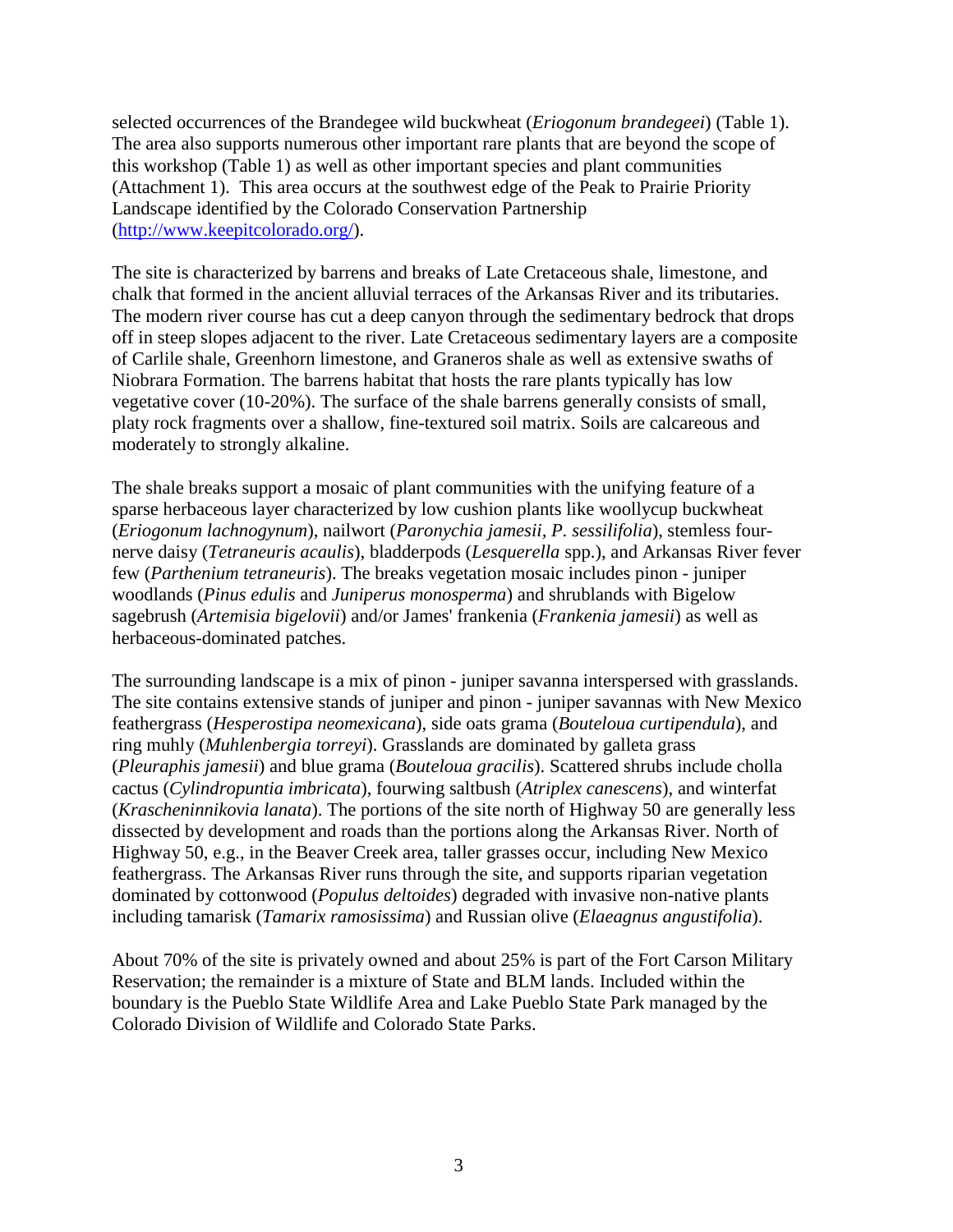| Common                                  | <b>Scientific</b> | <b>Known</b><br><b>Global</b>                         |                               | <b>Status</b>         | <b>CNHP Rare Plant</b>  |
|-----------------------------------------|-------------------|-------------------------------------------------------|-------------------------------|-----------------------|-------------------------|
| name                                    | name              | occurrences                                           | rank*                         |                       | <b>Field Guide Link</b> |
| Focus of the workshop and this document |                   |                                                       |                               |                       |                         |
| Golden                                  | <b>Nuttallia</b>  | 26 in the world, 24                                   | G <sub>2</sub>                | Forest Service/       | http://www.cnhp.colost  |
| blazing star                            | chrysantha        | of which are in the                                   |                               | <b>Bureau of Land</b> | ate.edu/rareplants/PDL  |
|                                         |                   | AVB area.                                             |                               | Mgmt. Sensitive       | OA03080.html            |
| Pueblo                                  | <b>Oonopsis</b>   | 28 in the world, 26                                   | G2                            | [none]                | http://www.cnhp.colost  |
| goldenweed                              | puebloensis       | of which are in the                                   |                               |                       | ate.edu/rareplants/PDA  |
|                                         |                   | AVB area.                                             |                               |                       | STDQ050.html            |
| Round-leaf                              | Oxybaphus         | 38 in the world, 36                                   | $\overline{G2}$               | [none]                | http://www.cnhp.colost  |
| four-o'clock                            | rotundifolius     | of which are in the                                   |                               |                       | ate.edu/rareplants/PDN  |
|                                         |                   | AVB area.                                             |                               |                       | YC0A140.html            |
| <b>Brandegee</b>                        | Eriogonum         | 6 in the world, 2 of                                  | G1G2                          | <b>BLM</b>            | http://www.cnhp.colost  |
| wild                                    | brandegeei        | which are in the                                      |                               |                       | ate.edu/rareplants/PDP  |
| buckwheat                               |                   | AVB area.                                             |                               |                       | GN080U0.html            |
|                                         |                   | Other important rare plants - focus of future efforts |                               |                       |                         |
| Arkansas                                | <b>Oenothera</b>  | 62 in the world, 21                                   | G <sub>3</sub>                | [none]                | http://www.cnhp.colost  |
| Valley                                  | harringtonii      | of which are in the                                   |                               |                       | ate.edu/rareplants/PDO  |
| evening                                 |                   | AVB area                                              |                               |                       | NA0C1U0.html            |
| primrose                                |                   |                                                       |                               |                       |                         |
| Barneby's                               | Bolophyta         | 34 in the world, 29                                   | G <sub>3</sub>                | [none]                | http://www.cnhp.colost  |
| fever-few                               | tetraneuris       | of which are in the                                   |                               |                       | ate.edu/rareplants/PDA  |
|                                         |                   | AVB area.                                             |                               |                       | ST6V090.html            |
| Dwarf                                   | Asclepias         | 38 in Colorado, 6                                     | $\overline{G}$ 3G4            | Forest Service/       | http://www.cnhp.colost  |
| milkweed                                | uncialis          | of which are in the                                   | T <sub>2</sub> T <sub>3</sub> | <b>Bureau of Land</b> | ate.edu/rareplants/PDA  |
|                                         |                   | AVB area                                              | (treated                      | Mgmt. Sensitive       | SC02220.html            |
|                                         |                   |                                                       | as $G2$ )                     |                       |                         |
| Fendler's                               | Townsendia        | <5 in Colorado, 3                                     | G <sub>2</sub>                | [none]                | Not included in guide   |
| townsend-                               | fendleri          | of which are in the                                   |                               |                       |                         |
| daisy                                   |                   | AVB area.                                             |                               |                       |                         |
| Rocky                                   | Lesquerella       | 36 in the world, 16                                   | G <sub>3</sub>                | [none]                | Not included in guide   |
| Mountain                                | calcicola         | of which are in the                                   |                               |                       |                         |
| bladderpod                              |                   | AVB area.                                             |                               |                       |                         |

**Table 1.** Globally imperiled plants known from the Arkansas Valley Barrens (AVB) Priority Action Area.

 $*G1$  = critically imperiled.  $G2$  = imperiled.  $G3$  = vulnerable. For more detail on global ranks please visit the Colorado Natural Heritage Program's website at http://www.cnhp.colostate.edu/heritage.html.

Round-leaf four-o'clock, known only from Las Animas, Fremont, and Pueblo counties in southeastern Colorado and no place else in the world, is a showy member of the Nyctaginaceae (Four-O'Clock) family. Plants stand about 2-3 dm tall and support bright magenta flowers with 1 cm long petals and five exerted stamens. The flowers open before dawn, and generally close by mid-morning. This species is found on barren chalk outcrops of the Smoky Hill Member of the Niobrara Formation in sparse shrublands or woodlands.





Round-leaf four o'clock *©* Peter Gordon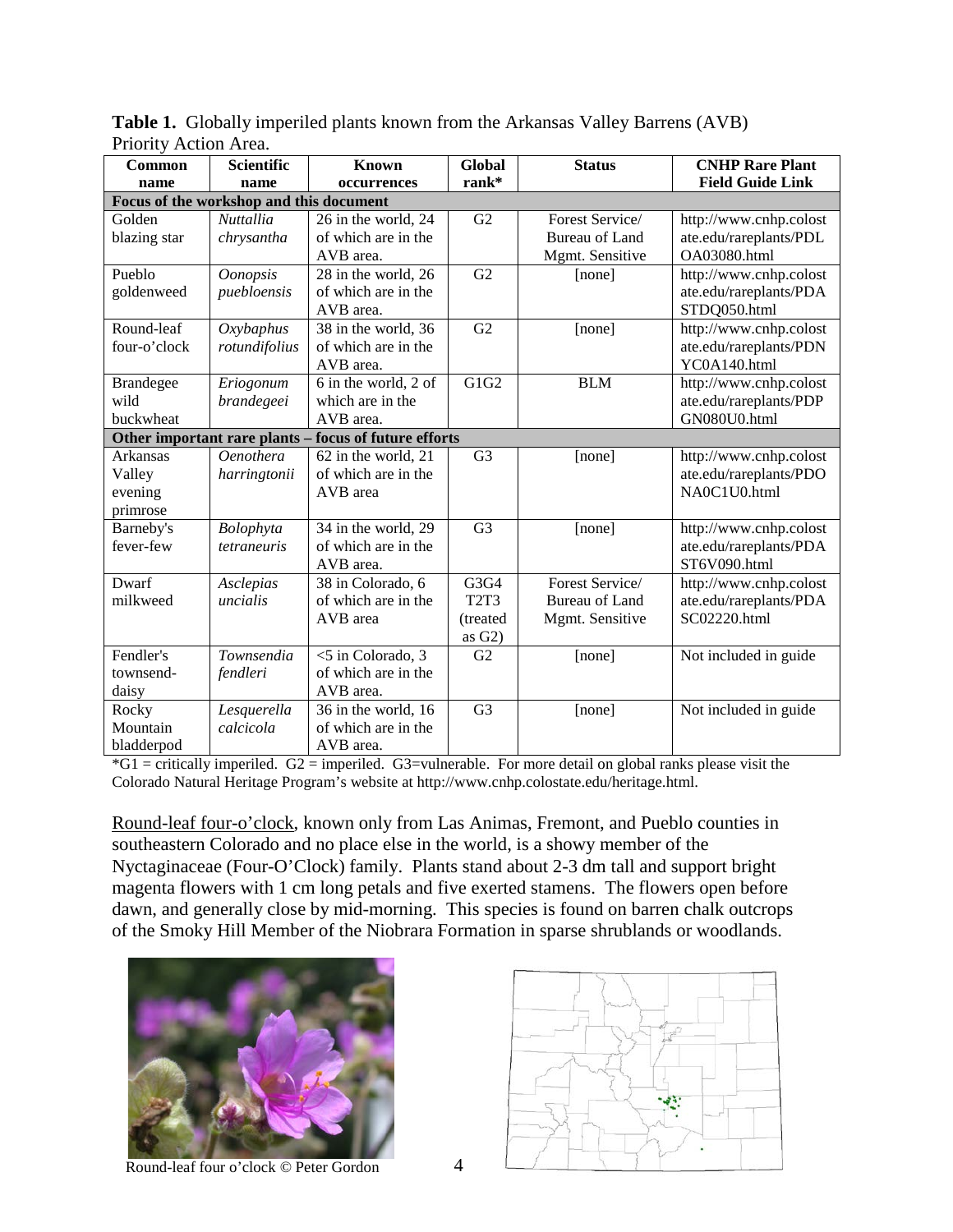Golden blazing star is a yellow-flowered member of the Loasaceae (Stickleaf) family known from only about 30 locations in the world and is limited to Fremont and Pueblo counties, Colorado. The plants stand about 20-75 cm tall and support bright yellow flowers with 10 petals, 15-20 mm long. The flowers of golden blazing star open at about 6 pm and remain open until about 9 pm. Golden blazing star is found on barren slopes in soils derived from limestone, shale, or clay.



Golden blazing star *©* Betsy Neely



Pueblo goldenweed is a yellow-flowered member of the Asteraceae (Sunflower) family. Pueblo goldenweed is only known from a limited distribution in El Paso, Fremont and Pueblo counties in Colorado, and no place else in the world. The plants stand about 15-30 cm tall and support an inflorescence of bright yellow ray and disk flowers. Pueblo goldenweed is found in barren shale outcrops in sparse shrublands or pinyon-juniper woodlands, in soils derived from the Smoky Hill Member of the Niobrara Formation. This species was discovered in 1982, and is still awaiting formal publication by Greg Brown, University of Wyoming.



Pueblo goldenweed *©* Susan Spackman Panjabi



Brandegee wild buckwheat is a mat-forming perennial herb from the Polygonaceae (Buckwheat) family. It is known from Fremont and Chaffee counties in Colorado, and nowhere else in the world. This species is found on barren outcrops of white to grayish soils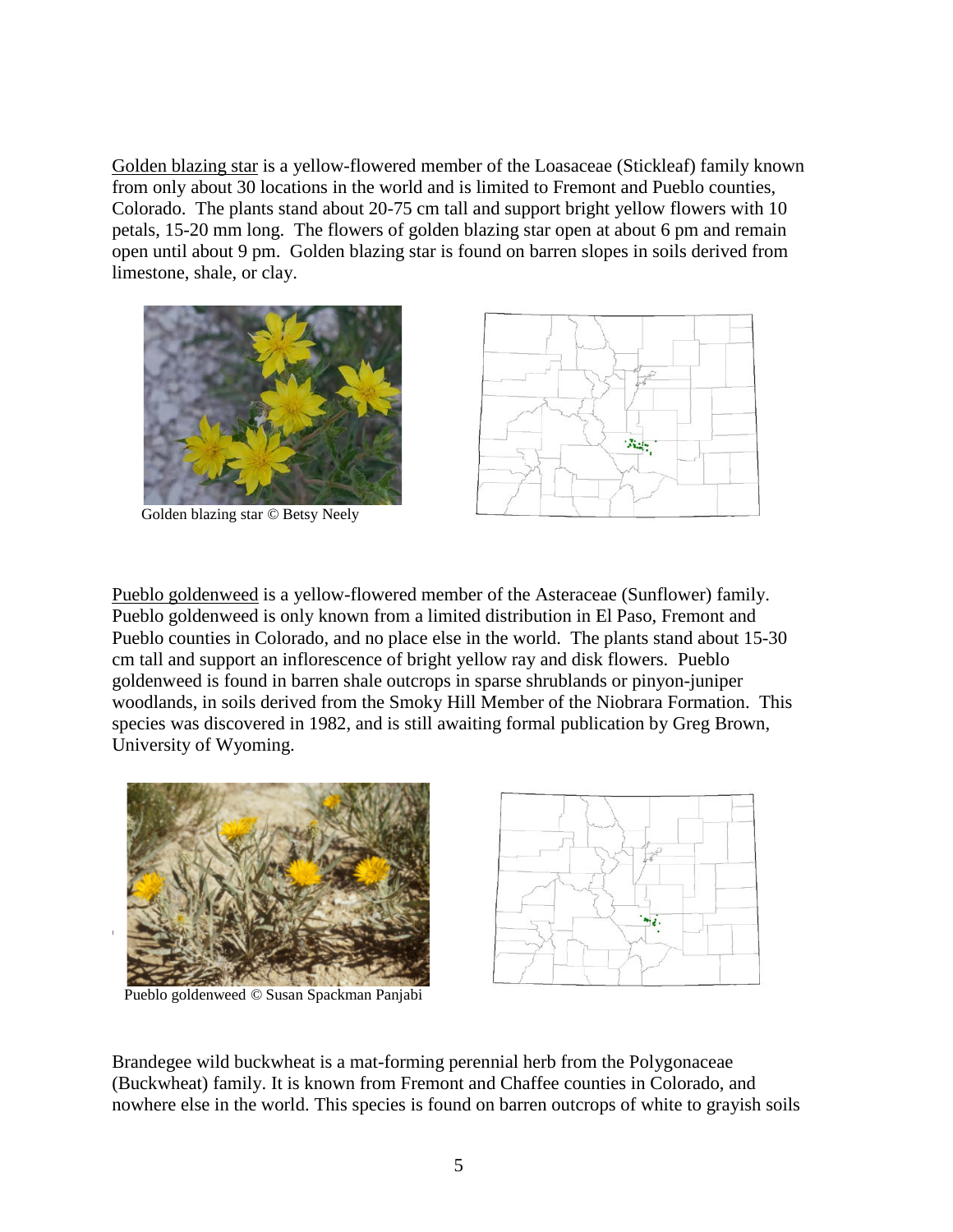within open sagebrush and pinyon-juniper communities. Brandegee wild buckwheat is typically 10 to 25 cm tall, and produces leafless, un-branched flowering stalks that bear terminal clusters of white to pink or rose-colored flowers. Its deep, woody taproot, along with its spreading habit, leaves it well adapted to surviving on steep, unstable slopes. Plants have been observed on "pedestals," with much of their woody root exposed. Its leaves are erect and densely hairy on both sides, giving the plant a blue-green appearance.





Brandegee wild buckwheat *© Gina Glenne*

Although the focus of the workshop was on the globally imperiled plants, Attachment 1 includes other significant species and plant communities in this area. A full suite of biodiversity values should be considered during more expansive conservation planning efforts for this area.

### <span id="page-7-0"></span>**V. About the Workshops**

**Purpose:** The purpose of the 2008 workshop was to identify strategies for conserving the round-leaf four-o'clock*,* golden blazing star, and Pueblo goldenweed, based on an assessment of the viability and threats to their occurrences. In 2010, workshop participants came together to assess progress towards implementation, update threats and strategies, and determine priorities and roles.

**Origin:** The Colorado Rare Plant Conservation Initiative (RPCI) is a diverse partnership of public and private organizations dedicated to conserving Colorado's natural heritage by improving the protection and stewardship of the state's most important plants. RPCI has developed a statewide strategy for the conservation of Colorado's most imperiled plant species (Neely et al. 2009). As part of this effort, the group is working with partners to identify statewide and site-specific strategies in areas with (a) the most imperiled species, and (b) a reasonable likelihood of conservation success. For site-specific strategies, RCPI partners have identified priority action areas around the state, including the Arkansas Valley Barrens. For each area, The Nature Conservancy and the Colorado Natural Heritage Program hosted workshops in 2008 with local partners to identify priority conservation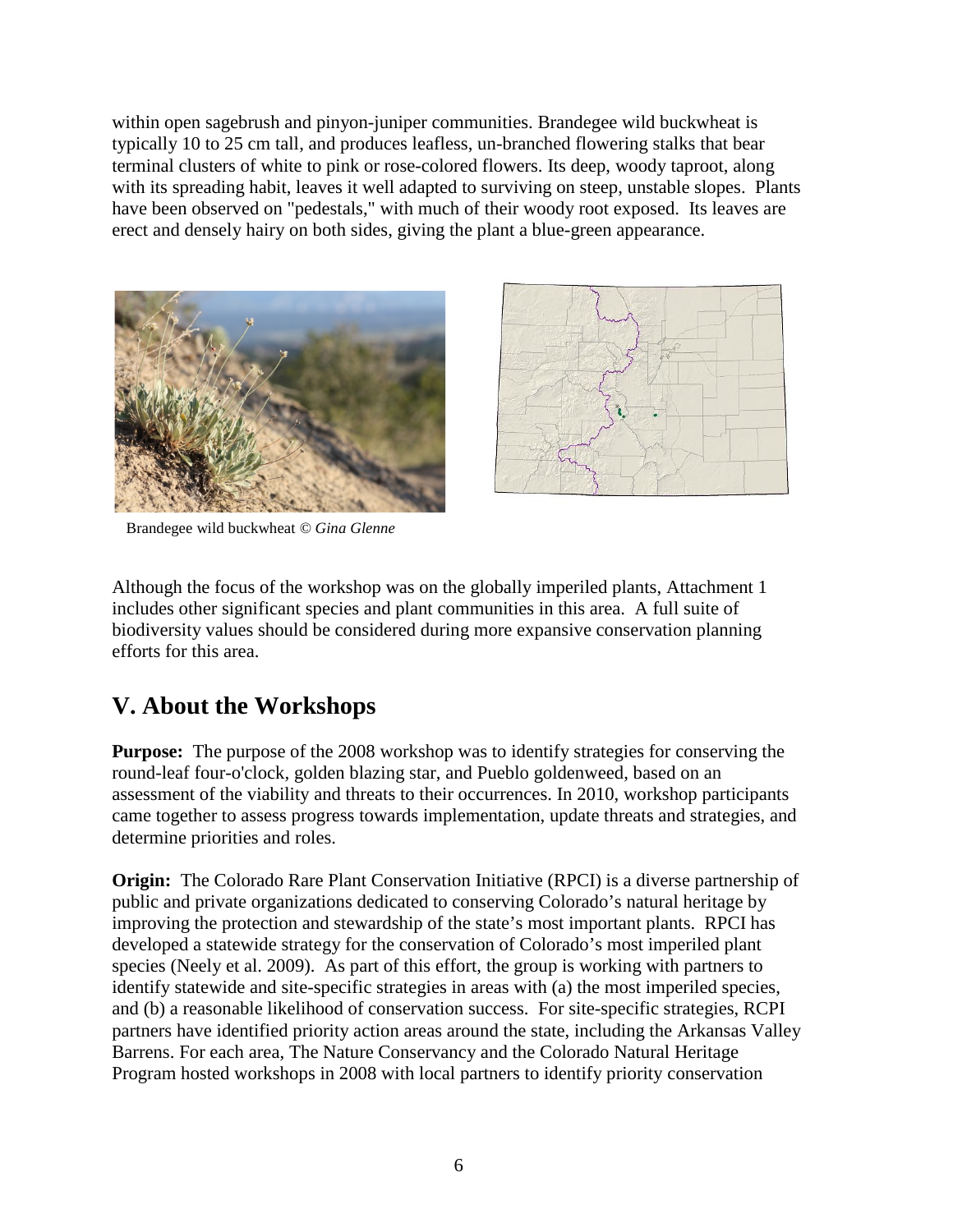strategies and follow-up workshops in 2010 to update strategies and review progress towards implementation.

**Workshop dates:** The initial workshop was held on June 12, 2008; the follow-up workshop was held on July 14, 2010.

| <b>2008 Participants:</b> |  |
|---------------------------|--|
|                           |  |

| <b>Participant</b>                           | <b>Affiliation</b>                |
|----------------------------------------------|-----------------------------------|
| <b>Attended</b>                              |                                   |
| Susan Panjabi (co-facilitator)               | Colorado Natural Heritage Program |
| Stephanie Neid                               | Colorado Natural Heritage Program |
| Mo Ewing                                     | Colorado Open Lands               |
| <b>Sigrid Meiris</b>                         | <b>Palmer Land Trust</b>          |
| <b>Steve Spaulding</b>                       | <b>Palmer Land Trust</b>          |
| Megan Kram (co-facilitator)                  | The Nature Conservancy            |
| <b>Betsy Neely</b>                           | The Nature Conservancy            |
| Steve Kettler (RPCI lead for Arkansas Valley | U.S. Fish & Wildlife Service      |
| Barrens)                                     |                                   |

#### **2010 participants:**

| Participant                    | <b>Affiliation</b>                |
|--------------------------------|-----------------------------------|
| <b>Attended</b>                |                                   |
| <b>Rick Bunn</b>               | <b>Fort Carson</b>                |
| Gina Glenne                    | US Fish and Wildlife Service      |
| Jill Handwerk (co-facilitator) | Colorado Natural Heritage Program |
| Tass Kelso                     | Colorado College                  |
| Brian Kurzel                   | Colorado Natural Areas Program    |
| Alicia Langton                 | US Fish and Wildlife Service      |
| Kevin League                   | <b>Palmer Land Trust</b>          |
| Nathan Meyer                   | <b>Palmer Land Trust</b>          |
| Betsy Neely (co-facilitator)   | The Nature Conservancy            |
| Steve Olson                    | <b>US Forest Service</b>          |
| Ed Schmal                      | Colorado Division of Wildlife     |
| Jeff Thompson                  | Colorado State Parks              |
| Brian Vanden Heuvel            | Colorado State University-Pueblo  |

# <span id="page-8-0"></span>**VI. Workshop Results**

### <span id="page-8-1"></span>*A. Conservation Targets*

Using The Nature Conservancy's (TNC) site conservation planning workshop methodology, "conservation targets" are a limited suite of species, communities, and/or ecological systems, or specific locations of these elements of biodiversity (e.g., occurrences, suboccurrences, or other areas) that are the basis for setting goals, identifying conservation strategies, and measuring conservation effectiveness.

At the Arkansas Valley Barrens Priority Action Area our targets are specific locations of the imperiled plants, identified more specifically based on land ownership. We organized the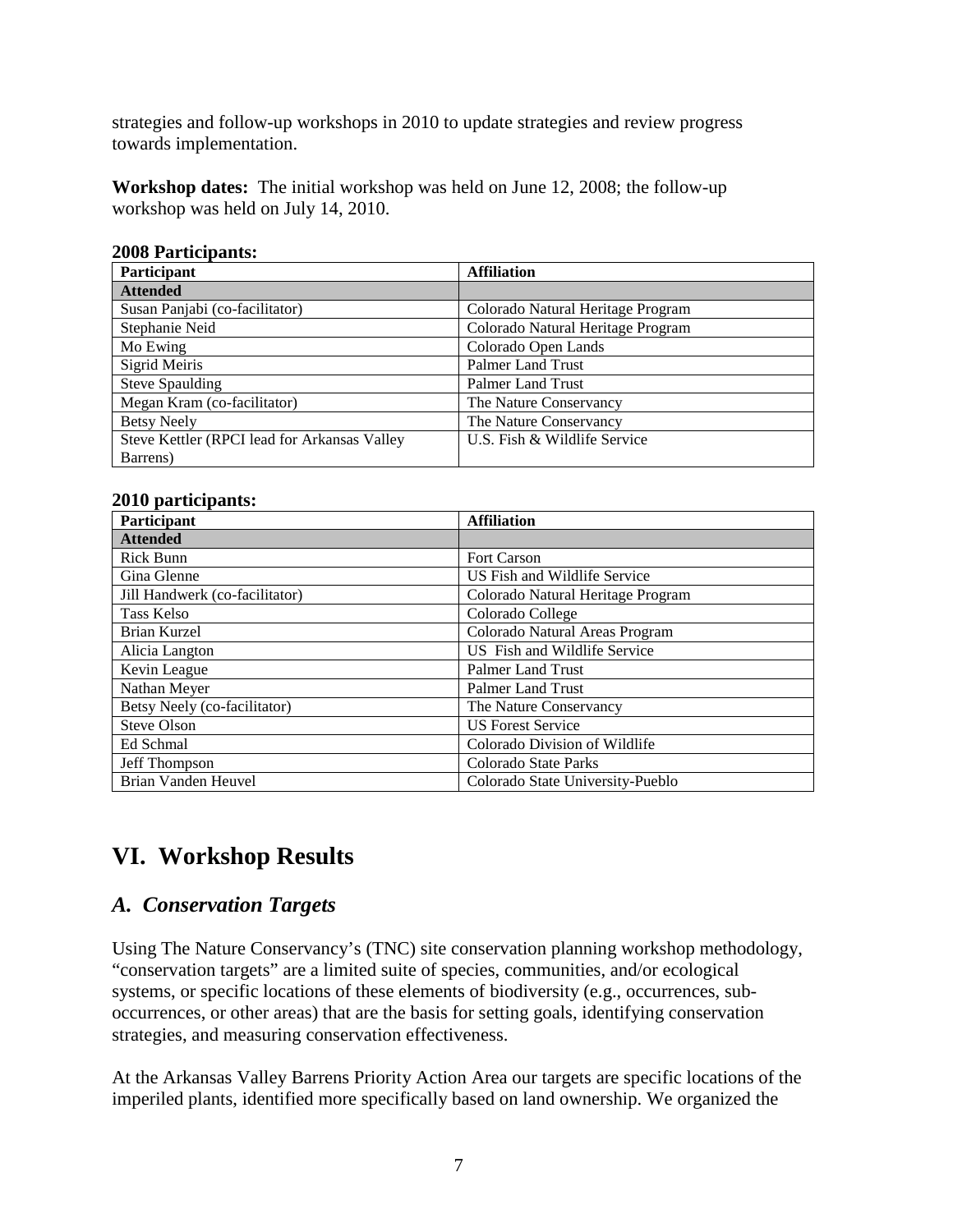highest quality known occurrences (ranked A or B by the Colorado Natural Heritage Program) of round-leaf four-o'clock*,* golden blazing star, and Pueblo goldenweed into six target areas (see Map and Table 2).

Table 2. Total of six target areas based on the highest quality known occurrences of roundleaf four-o'clock*,* golden blazing star, and Pueblo goldenweed.

| <b>Target area</b> (see map for specific locations) | Landownership                        |
|-----------------------------------------------------|--------------------------------------|
| <b>BLM/Garden Park</b>                              | BLM, town of Black Hawk, and private |
| <b>Fort Carson</b>                                  | Department of Defense                |
| Four Mile                                           | Private<br>п                         |
| Private mining company                              | Private<br>п                         |
| Lake Pueblo State Park and Pueblo State             | Bureau of Reclamation, State of      |
| Wildlife Area                                       | Colorado                             |
| Pumpkin Hollow                                      | Private                              |

### <span id="page-9-0"></span>*B. Viability*

"Viability" per TNC terminology is the "health" or "functionality" of the conservation targets. During the Workshop we attempted to answer two key questions through the viability assessment: *How do we define 'health' (viability) for each of our targets?* and *What is the current status of each of our targets?*

There are four possible viability ranks:  $A = very good$ ;  $B = good$ ;  $C = fair$  and  $D = poor$ . The Arkansas Valley Barrens Priority Action Area has so many A- and B-ranked occurrences that we only focused on these occurrences during the workshop. In other words, we assessed threats and identified strategies only for those target areas containing Aand B-ranked occurrences.

Table 3 shows overall viability of rare plants across target areas. All areas are ranked as "good" or "very good" overall, primarily because we only assessed A- and B-ranked occurrences of the plants with the areas. That being said, it is still useful to recognize that Pumpkin Hollow and the State Park/Bureau of Reclamation areas are the highest ranked target areas across the Arkansas Valley Barrens.

| Target area name                                         | <b>Target species</b><br>known from area                                  | <b>Overall viability of</b><br>target plants at area | Other globally<br>rare plants at<br>target area                                                                     |
|----------------------------------------------------------|---------------------------------------------------------------------------|------------------------------------------------------|---------------------------------------------------------------------------------------------------------------------|
| Lake Pueblo State Park and Pueblo State<br>Wildlife Area | golden blazing star,<br>Pueblo goldenweed,<br>round-leaf four-<br>o'clock | $A = Very Good$                                      | dwarf milkweed,<br>Barneby's fever-<br>few, Rocky<br>Mountain<br>bladderpod,<br>Arkansas Valley<br>evening primrose |
| Pumpkin Hollow                                           | golden blazing star,<br>Pueblo goldenweed,<br>round-leaf four-            | $A = Very Good$                                      | Barneby's fever-<br>few, Arkansas<br>Valley evening                                                                 |

|  |  |  |  |  |  | Table 3. Overall viability of rare plants across Target Areas. |
|--|--|--|--|--|--|----------------------------------------------------------------|
|--|--|--|--|--|--|----------------------------------------------------------------|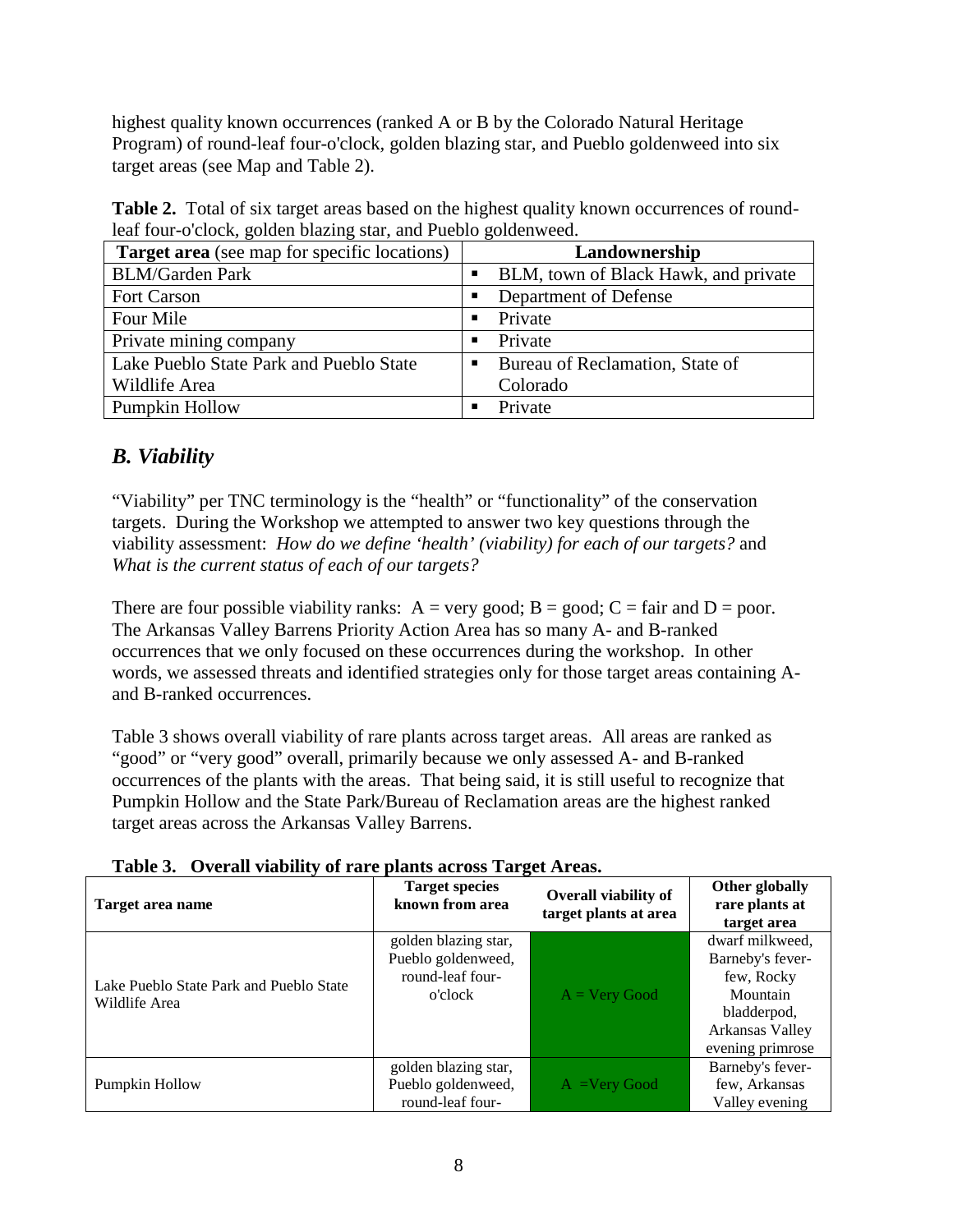| Target area name       | <b>Target species</b><br>known from area                                  | Overall viability of<br>target plants at area | Other globally<br>rare plants at<br>target area                                                  |
|------------------------|---------------------------------------------------------------------------|-----------------------------------------------|--------------------------------------------------------------------------------------------------|
|                        | o'clock                                                                   |                                               | primrose                                                                                         |
| <b>BLM/Garden Park</b> | golden blazing star,<br>Brandegee wild<br>buckwheat,                      | $B = Good$                                    | dwarf milkweed                                                                                   |
| <b>Fort Carson</b>     | golden blazing star,<br>Pueblo goldenweed,<br>round-leaf four-<br>o'clock | $B = Good$                                    | dwarf milkweed,<br>Barneby's fever-<br>few, Arkansas<br>Valley evening<br>primrose               |
| Four Mile              | round-leaf four-<br>o'clock, Pueblo<br>goldenweed                         | $B = Good$                                    | dwarf milkweed,<br>Barneby's fever-<br>few, Rocky<br>Mountain<br>bladderpod                      |
| Private Mining Company | golden blazing star,<br>Pueblo goldenweed,<br>round-leaf four-<br>o'clock | $B = Good$                                    | Barneby's fever-<br>few, Rocky<br>Mountain<br>bladderpod,<br>Arkansas Valley<br>evening primrose |

The overall viability rankings of A-D for each plant occurrence were based on a systematic assessment of the components of viability, or indicators and associated indicator ratings as shown in the table below. These components of viability are "rolled up" into the overall viability rank (Table 4).

**Table 4.** Basis for viability ratings for Arkansas Valley Barrens rare plants.

|                                                     |                                                | Indicator rating criteria                                                                                       |                                                                                                                               |                                                                                                                         |                                                                                                               |  |  |  |  |
|-----------------------------------------------------|------------------------------------------------|-----------------------------------------------------------------------------------------------------------------|-------------------------------------------------------------------------------------------------------------------------------|-------------------------------------------------------------------------------------------------------------------------|---------------------------------------------------------------------------------------------------------------|--|--|--|--|
| Key Attribute                                       | Indicator                                      | $\mathbf{D}$ - Poor                                                                                             | $C$ - Fair                                                                                                                    | $B - Good$                                                                                                              | $A - Very$<br>Good                                                                                            |  |  |  |  |
| Intactness of<br>occurrence and<br>surrounding area | % fragmentation                                | Highly<br>fragmented                                                                                            | Moderately<br>fragmented                                                                                                      | Limited<br>fragmentation                                                                                                | Unfragmented                                                                                                  |  |  |  |  |
| Population structure $\&$<br>recruitment            | Evidence of<br>reproduction                    | Little or no<br>evidence of<br>successful<br>repro. (few<br>seedlings<br>and/or no<br>flowering or<br>fruiting) | Less<br>productive,<br>but still<br>viable with<br>evidence of<br>flowering<br>and/or<br>fruiting and<br>mixed age<br>classes | Good likelihood<br>of long-term<br>viability as<br>evidenced by<br>flowering,<br>fruiting, and<br>mixed age<br>classes. | Excellent<br>viability as<br>evidenced by<br>high %<br>flowering and<br>fruiting, and<br>mixed age<br>classes |  |  |  |  |
| Species composition /<br>dominance                  | Percent ground<br>cover of invasive<br>species | $>50\%$ cover                                                                                                   | $11 - 50%$<br>cover                                                                                                           | $1-10\%$ cover                                                                                                          | $<1\%$ cover                                                                                                  |  |  |  |  |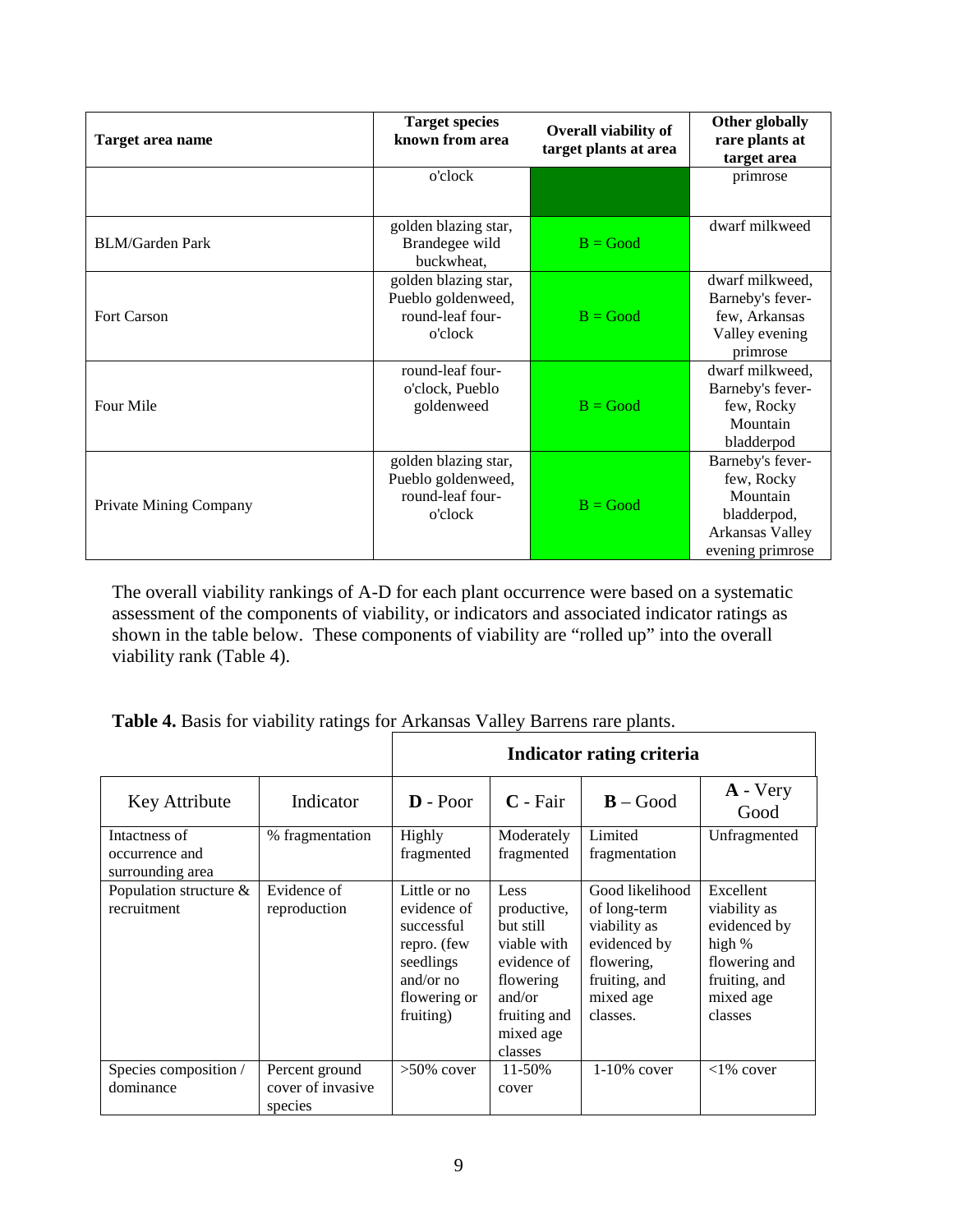|                          |               | Indicator rating criteria |            |            |                    |  |  |  |  |
|--------------------------|---------------|---------------------------|------------|------------|--------------------|--|--|--|--|
| Key Attribute            | Indicator     | $D - Poor$                | $C$ - Fair | $B - Good$ | $A - Very$<br>Good |  |  |  |  |
| Population size &        | # individuals | $<$ 20                    | $10-99$    | 100-500    | $500+$             |  |  |  |  |
| dynamics for the         |               |                           |            |            |                    |  |  |  |  |
| <b>Brandegee wild</b>    |               |                           |            |            |                    |  |  |  |  |
| <b>buckwheat</b>         |               |                           |            |            |                    |  |  |  |  |
| Population size &        | # individuals | <10                       | 10-99      | 100-500    | $500+$             |  |  |  |  |
| dynamics for the         |               |                           |            |            |                    |  |  |  |  |
| Golden blazing star      |               |                           |            |            |                    |  |  |  |  |
| Population size &        | # individuals | $<$ 20                    | 20-99      | 100-500    | $500+$             |  |  |  |  |
| dynamics for the         |               |                           |            |            |                    |  |  |  |  |
| <b>Pueblo goldenweed</b> |               |                           |            |            |                    |  |  |  |  |
| Population size $&$      | # individuals | <25                       | 25-99      | 100-500    | $500+$             |  |  |  |  |
| dynamics for the         |               |                           |            |            |                    |  |  |  |  |
| round-leaf four-         |               |                           |            |            |                    |  |  |  |  |
| o'clock                  |               |                           |            |            |                    |  |  |  |  |

### <span id="page-11-0"></span>*C. Threats*

With the viability analysis complete, participants then identified the primary threats to each target area. They identified and ranked threats based on their expertise, local knowledge, and sense of the key issues facing each target (Table 5). Identifying and ranking threats is an important input, along with understanding viability, to ultimately identifying efficient and effective strategies.

Although the occurrences we considered appear to be in good to very good condition, the habitat of these imperiled species continues to be threatened by motorized recreation, residential development, mining, and road construction and maintenance.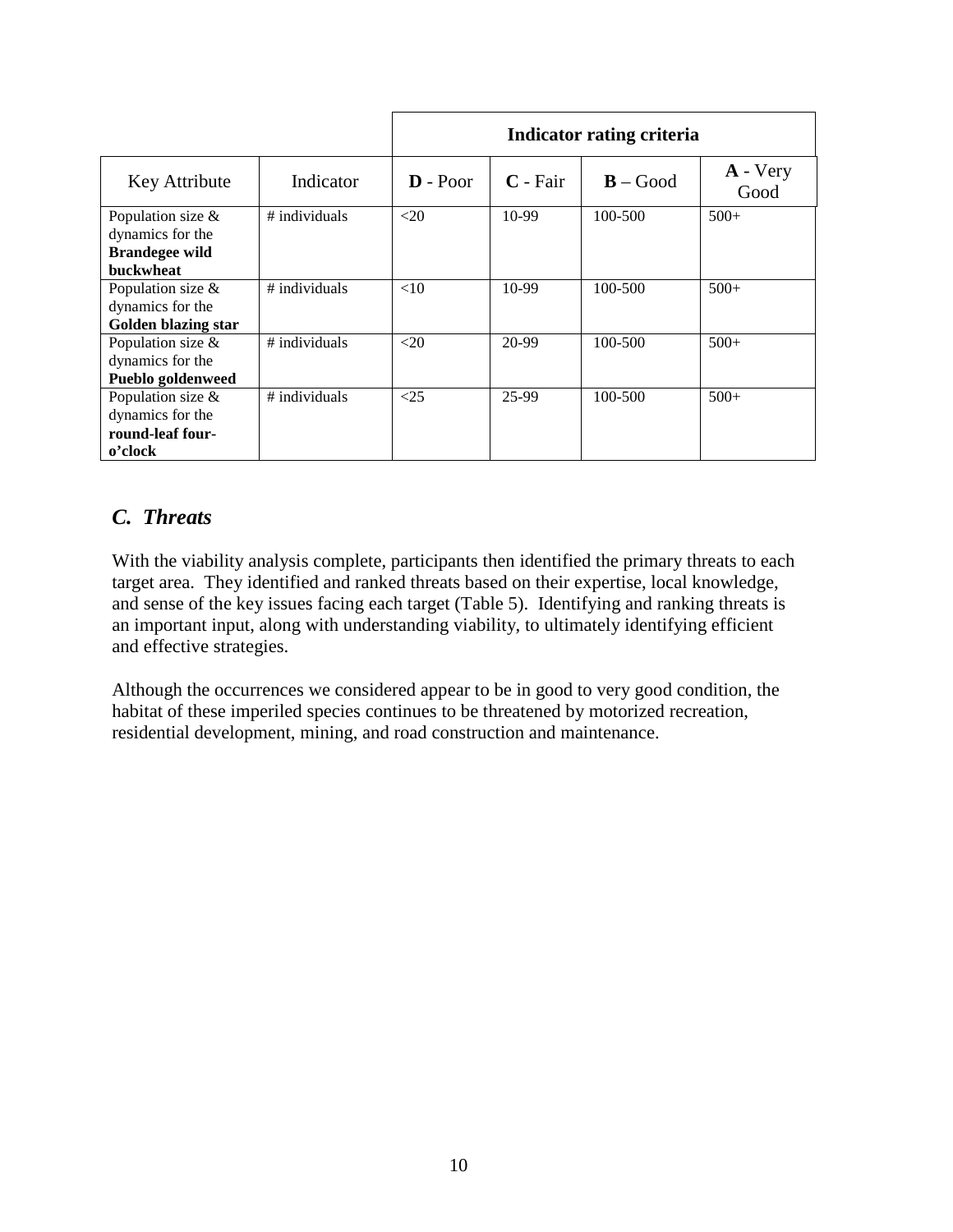| <b>Target</b><br>Area                                             | Mechanized training<br>recreation<br>ళ | Motorized recreation.<br>or training | fire regime<br>Altered | Development-<br>construction | maintenance<br>Development | Road construction | <b>Road Maintenance</b> | const (SDS,<br>wind, solar)<br>Utility | Utility maintenance | Livestock grazing<br>Excessive | Invasive non-native<br>species | Reservoir Expansion | quarrying<br>Mining/ | Climate change |
|-------------------------------------------------------------------|----------------------------------------|--------------------------------------|------------------------|------------------------------|----------------------------|-------------------|-------------------------|----------------------------------------|---------------------|--------------------------------|--------------------------------|---------------------|----------------------|----------------|
| Garden<br>Park/BLM                                                |                                        | Med                                  | Low                    | Med                          |                            |                   |                         |                                        |                     |                                | Low Med                        |                     | Low Med              |                |
| Fort<br>Carson                                                    | Low                                    | Med                                  | Low                    |                              |                            | Low               | Low                     | Low                                    | Low                 |                                | Low                            |                     | Med Med              |                |
| Four Mile<br>Private                                              | Med                                    |                                      |                        | High                         | Med                        | Med               | Med                     | Med                                    | Med                 |                                | Med                            |                     |                      | Med            |
| Private<br>mining<br>company                                      |                                        |                                      |                        |                              |                            | Med               | Med                     |                                        |                     | Med                            | Low Low High Med               |                     |                      |                |
| Pumpkin<br>Hollow                                                 |                                        |                                      |                        | Med                          |                            |                   |                         | Med                                    | Med                 |                                | Low Low                        |                     |                      | Med            |
| <b>State Park</b><br>$-$ BoR,<br><b>State</b><br>Wildlife<br>Area | Med                                    | Low                                  |                        | Low                          |                            |                   | Med                     | Med                                    |                     |                                | Low Low                        |                     |                      | Med            |
| Private                                                           |                                        |                                      |                        | High                         |                            | Med               |                         | Med                                    | Med                 |                                | Med                            |                     | Med                  | Med            |

**Table 5.** Primary threats to each target area. Red = high threat, orange = medium threat;  $yellow = low$  threat.

#### **Notes on Threats:**

Garden Park Fossil site: Cutleaf vipergrass *(Podospermum laciniatum*), a member of the Asteraceae family, is an aggressive weed that tolerates hostile environments has been detected in this area. Check into forest management; there is some mechanical thinning of pinyon- juniper on BLM and private lands.

All sites: The changing moisture regime is of concern, as the area used to have wet winters and springs, but now winter and spring moisture is highly variable. The rare plants are heat adapted and likely lived through hotter periods, but losing the August monsoonal moisture could be a big problem (Tass Kelso, Colorado College).

State Park: If the reservoir is expanded and the water level is raised, increased weeds could be a problem. Establishment of plants may be difficult in other substrates, plants need low competition, and increased herbivory could result from climate change.

Fort Carson: Motorized training is a medium threat-Fort Carson is studying impacts. Altered fire regime may not be a threat. Will be burning grasses on shale. Road maintenance spraying is localized and likely not an issue. Russian thistle is a low threat. Potential for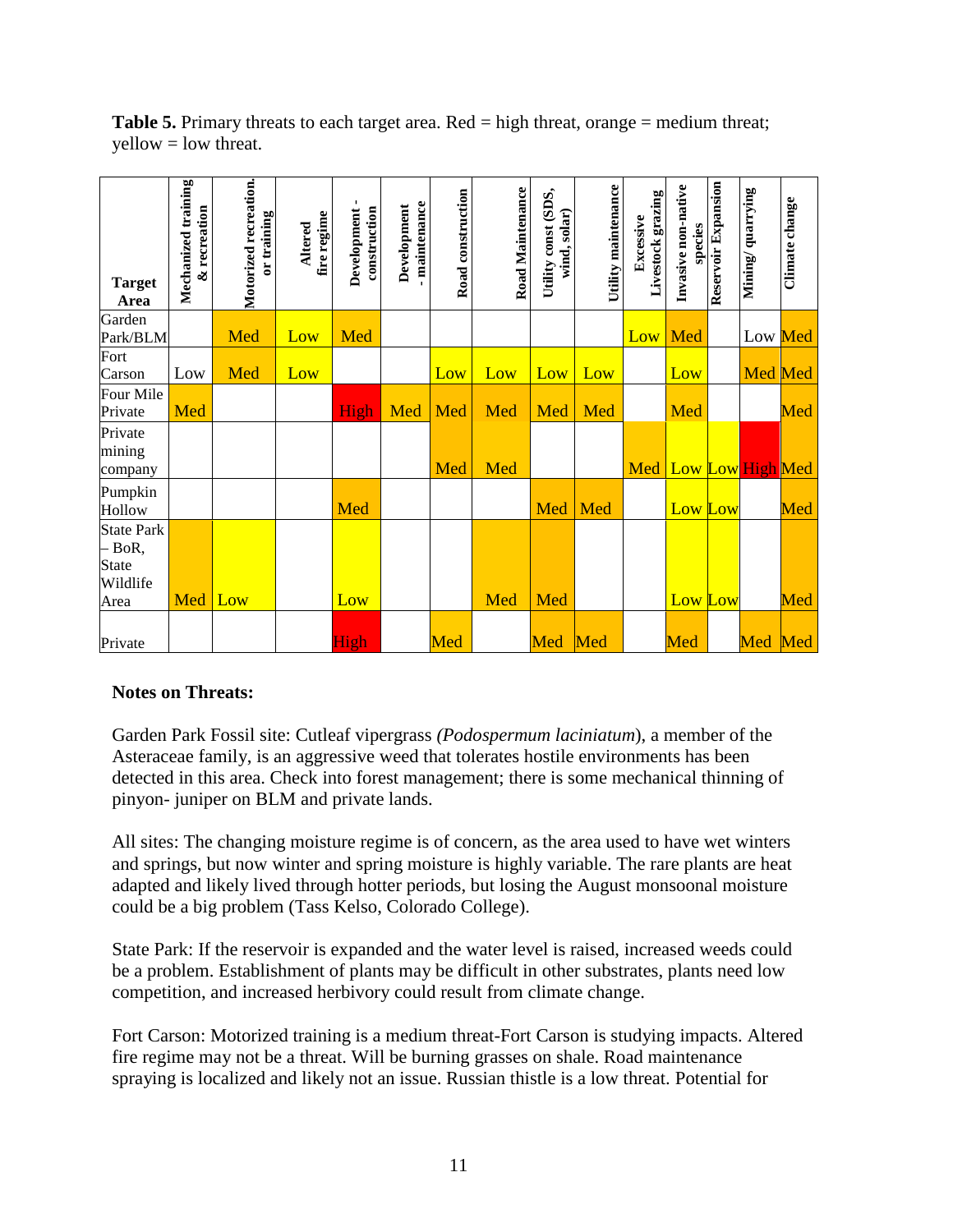small wind farm on shale barrens but this would occupy a small footprint (threat from utilities the same). Non-motorized training is a low threat.

Four Mile Private: Betsy, Megan, and Susan drove by this target area following the 2008 workshop and observed new housing development in close proximity to the boundary. This area supports high-quality barrens but is largely an unknown area – need to check with BLM. Road construction is a medium threat.

Private mining company: Largely unknown as it hasn't been inventoried recently. Need to update information. Horses are more of an issue than cattle. Invasives may or may not be an issue. Need to update status of occurrences.

Pumpkin Hollow: Threats mostly abated due to conservation easements, although temporary easements may not be renewed. Check on status of various short and long-term conservation easements. Add utility construction as medium threat due to SDS that goes through this area (need to verify where the line will go). Check on status of Tri-State transmission line.

State Park: Plants are threatened by potential expansion of Pueblo Reservoir-estimated 20% of the habitat within the park would be impacted or flooded. SDS is a medium threat to *Mentzelia.* Weeds include Russian thistle and other species. Russian thistle and kochia, roadside grasses, *Descurainia*, and other weeds line moving in. Pueblo motor-park (unclear-Susan) but is in the State Park-localized, OEHA, MECH, hikers near campground populations. CNAP monitoring ongoing. Some bike trails but not in concentration areas.

Private: Adjacent to the State Wildlife Area. Development and associated infrastructure threats are high, as there is at least one large tract currently for sale.

Climate change: There is strong scientific consensus that human-induced climate change is affecting species and ecological systems, and this is likely to exacerbate the effects of other human activities. In Colorado, temperatures have already increased by approximately 2 degrees F between 1977 and 2006 (Ray et al. 2008). Climate models project Colorado will warm by 2.5 degrees F by 2025 and 4 degrees F by 2050 (Ray et al. 2008). There will likely be more frequent and severe droughts and other extreme weather events in the future. Colorado will likely become hotter and drier with shorter snow seasons, earlier snow melt, and longer fire seasons. These potential impacts will likely interact with other stresses to rare plants, e.g., loss or fragmentation of habitat from development, mining, and increase of invasive species. Other concerns include: altered seedling establishment associated with changes in August monsoons and/or herbivory could increase with changes in precipitation. The full impacts of climate change on the Arkansas Valley imperiled plant species are unknown, but it is likely to reduce habitat, which is particularly problematic for rare plants that demand very specific growing conditions, such as the golden blazing star, roundleaf four o'clock, Brandegee wild buckwheat and Pueblo goldenweed.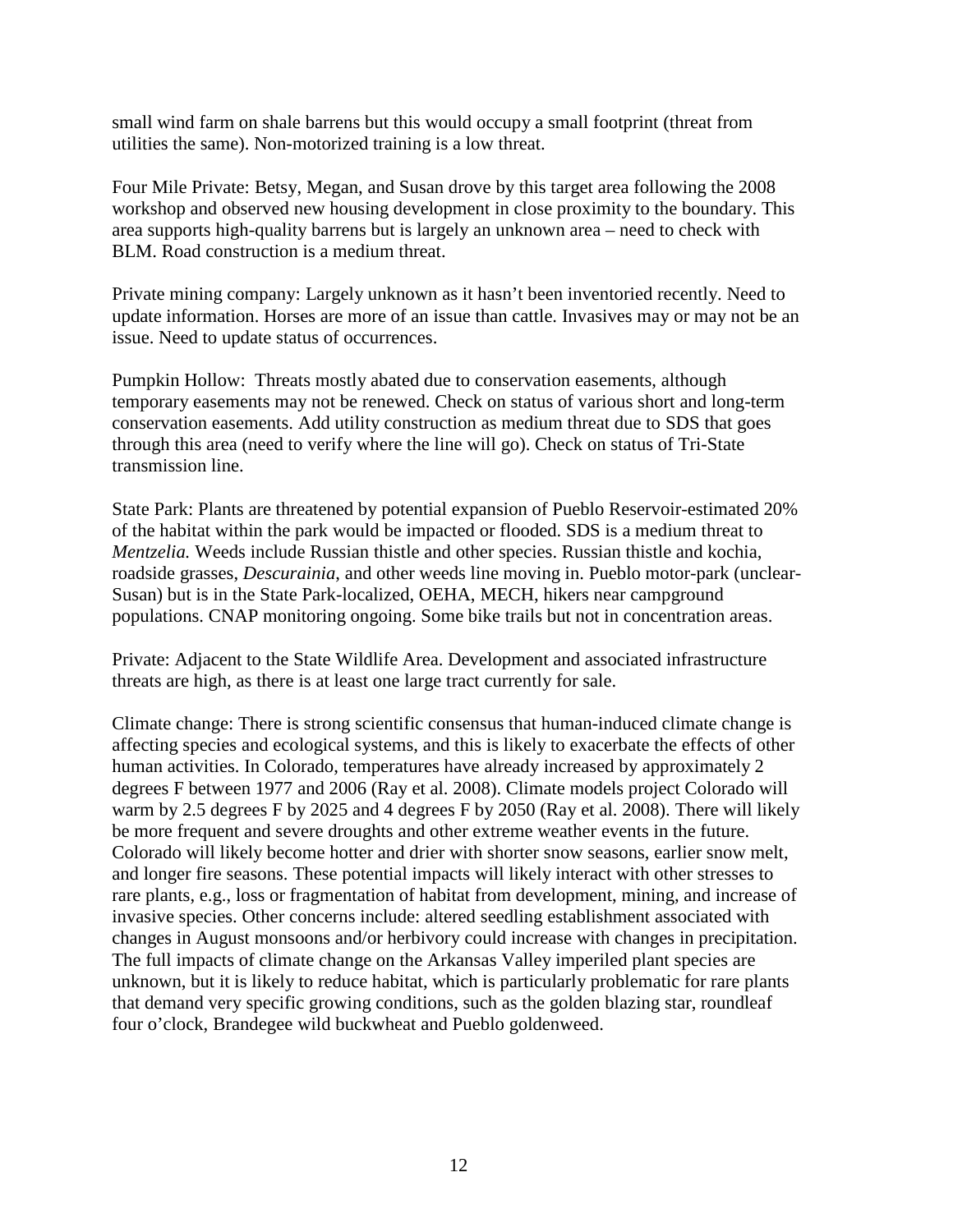### *D. Strategies*

Based on an understanding of viability and threats, participants identified strategies (a) across all target areas for the three globally imperiled plants and (b) for specific target areas. After brainstorming strategies, participants prioritized them as high, medium, or low based on their anticipated effectiveness (Table 6). Specific to private land protection efforts, the RPCI is also evaluating opportunities to work with willing private landowners and local land trusts to conserve these species and their habitats using voluntary tools such as conservation easements. An overarching goal is to avoid the need for listing the species on the Endangered Species List.

Although many of the known occurrences of the three plants appear to be in good to very good condition, the habitat of these imperiled species is increasingly being converted for residential development, motorized recreation and road construction and maintenance. In addition, if Pueblo Reservoir were to undergo future expansion, potential habitat and existing plants would be destroyed. Protection and management of habitat on private and public lands would ensure that populations of these species remain viable throughout the Arkansas Valley Barrens and avoid the need for listing under the Endangered Species Act by the US Fish and Wildlife Service. Land protection through conservation easement, purchase/transfer of development rights, or other incentives could be used to support local landowners in their efforts to maintain the existing landscape would benefit the rare plants.

On public lands, appropriate maintenance of transportation right-of-ways and management of recreation would be important contributions to the protection of these plants. The Colorado Department of Transportation is aware of the significance of state highway rightof-ways to these plants, and plans are underway to employ best management practices along state and federal highways in the area. Similar efforts by the County to govern maintenance of local roads would be useful. In addition, careful planning to avoid excessive impacts from hiking, ORV use, fishing and hunting access, and camping at the Pueblo State Wildlife Area and Pueblo State Recreation Area would benefit the rare plants.

Table 6 focuses on future strategies, which should be considered in the context of conservation activities that have already been completed:

- 1. Private lands activities: The Palmer Land Trust is active in this priority area and is a key conservation leader in the Arkansas Valley Barrens. TNC, FWS and CNHP have met with the Palmer Land Trust to discuss private land conservation priorities. The team identified private lands sites important for rare plant conservation and of these, most are being followed up on. Follow-up ranges widely from initial contacts with private land owners to gauge conservation interest, to more detailed discussion and negotiations on conservation easements and funding options.
- 2. Working with Ft. Carson: Natural Resources and US Fish and Wildlife Service staff at Ft. Carson have been provided a summary of the status, distribution, and conservation issues related to the rare plants and the GIS locations. Ft. Carson staff provided feedback on the current and future plans for military training and potential impacts. They intend to use the GIS information provided as one of the layers that they overlay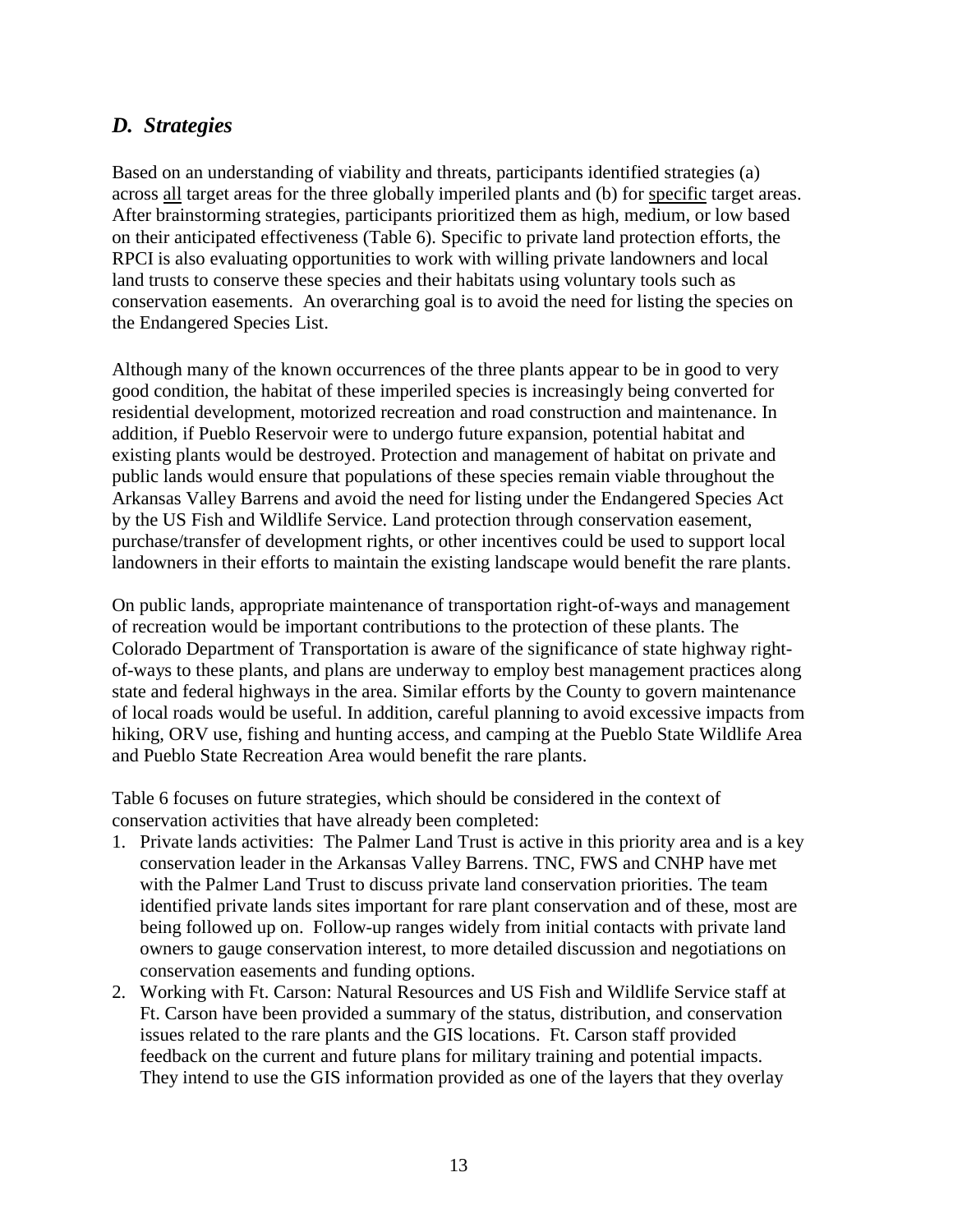with training plans to avoid and minimize impacts to the rare plants and other natural resources.

3. Contact with private mining company, a major landowner in the area. TNC has been in contact with natural resources and planning staff, held a conference call in 2010, and is planning a meeting and tour in July 2011 to discuss potential collaborative efforts.

| <b>Threat</b>                             | <b>Target</b><br>Area | Owner /<br><b>Manager</b> | <b>Strategy</b>                                                                                                                                                                                                                                                                                                                                                                                                                                                                    | Priority | Lead                                                                            | <b>Notes</b>                                                                                                                                                                                                                                                                        |
|-------------------------------------------|-----------------------|---------------------------|------------------------------------------------------------------------------------------------------------------------------------------------------------------------------------------------------------------------------------------------------------------------------------------------------------------------------------------------------------------------------------------------------------------------------------------------------------------------------------|----------|---------------------------------------------------------------------------------|-------------------------------------------------------------------------------------------------------------------------------------------------------------------------------------------------------------------------------------------------------------------------------------|
| <b>Strategies across all Target Areas</b> |                       |                           |                                                                                                                                                                                                                                                                                                                                                                                                                                                                                    |          |                                                                                 |                                                                                                                                                                                                                                                                                     |
|                                           |                       |                           | Develop materials to show<br>status and trends of<br>populations and share with<br>major landowners, land trusts,<br>counties, cities etc. with<br>statewide insert. Grow rare<br>plants and demo at the native<br>garden at State Park visitor<br>center; upgrade exhibit-need<br>funding (Darcy); media<br>coverage-Mary Porter (native<br>plant master). Invite Linda<br>McMulkin (Pueblo County<br>extension agent) to participate<br>on team to help with outreach<br>efforts |          | RPCI,<br>CNAP,<br><b>State Park</b><br>(Darcy),<br>NPS,<br>County<br><b>CSU</b> | Include a more<br>comprehensive list<br>of species than only<br>these occurrences.<br>See packet from<br>Colorado Natural<br>Areas Program (B.                                                                                                                                      |
| All threats                               | All                   | All                       | $(\text{mcmulkin@co.pueblo.co.us})$                                                                                                                                                                                                                                                                                                                                                                                                                                                | High     | Extension                                                                       | Kurzel)                                                                                                                                                                                                                                                                             |
| Development                               | All                   | Private                   | Rivers Arroyos and<br>Ranchland Project: PLT<br>developing conservation plan<br>with partners using CNHP<br>data, prioritize tracts, pursue<br>conservation easements and<br>other land protection tools,<br>working with local<br>landowners                                                                                                                                                                                                                                      | High     | Palmer<br><b>Land Trust</b>                                                     | PLT-planning for<br>area funded by<br>GOCO conservation<br>excellence grant.<br>Build off Peak to<br>Prairie plan. 18<br>months. Include<br>scenic vistas, ag<br>lands, conservation.<br>Use CNHP data for<br>entire AVB south of<br>Hwy. 50, rivers,<br>arroyos and<br>ranchlands. |
|                                           |                       |                           | Conduct inventories and<br>update CNHP data base with                                                                                                                                                                                                                                                                                                                                                                                                                              |          |                                                                                 | Rick Bunn to                                                                                                                                                                                                                                                                        |
| All threats                               | All                   | All                       | recent survey work                                                                                                                                                                                                                                                                                                                                                                                                                                                                 | Med      | <b>CNHP</b>                                                                     | provide data to Jill.                                                                                                                                                                                                                                                               |
| Road<br>maintenance                       | All                   | All                       | Develop and share BMP with<br>stakeholders (CDOT,<br>counties, etc.)                                                                                                                                                                                                                                                                                                                                                                                                               | Med      | $RPCI$ w/<br>assistance<br>from CNHP                                            |                                                                                                                                                                                                                                                                                     |
| Climate                                   | All                   | All                       | Monitor plants to assess                                                                                                                                                                                                                                                                                                                                                                                                                                                           | Med      | <b>CNHP</b>                                                                     | Report authors felt                                                                                                                                                                                                                                                                 |

**Table 6.** Prioritized list of strategies for conserving the rare plants within target areas in the Arkansas Valley Barrens.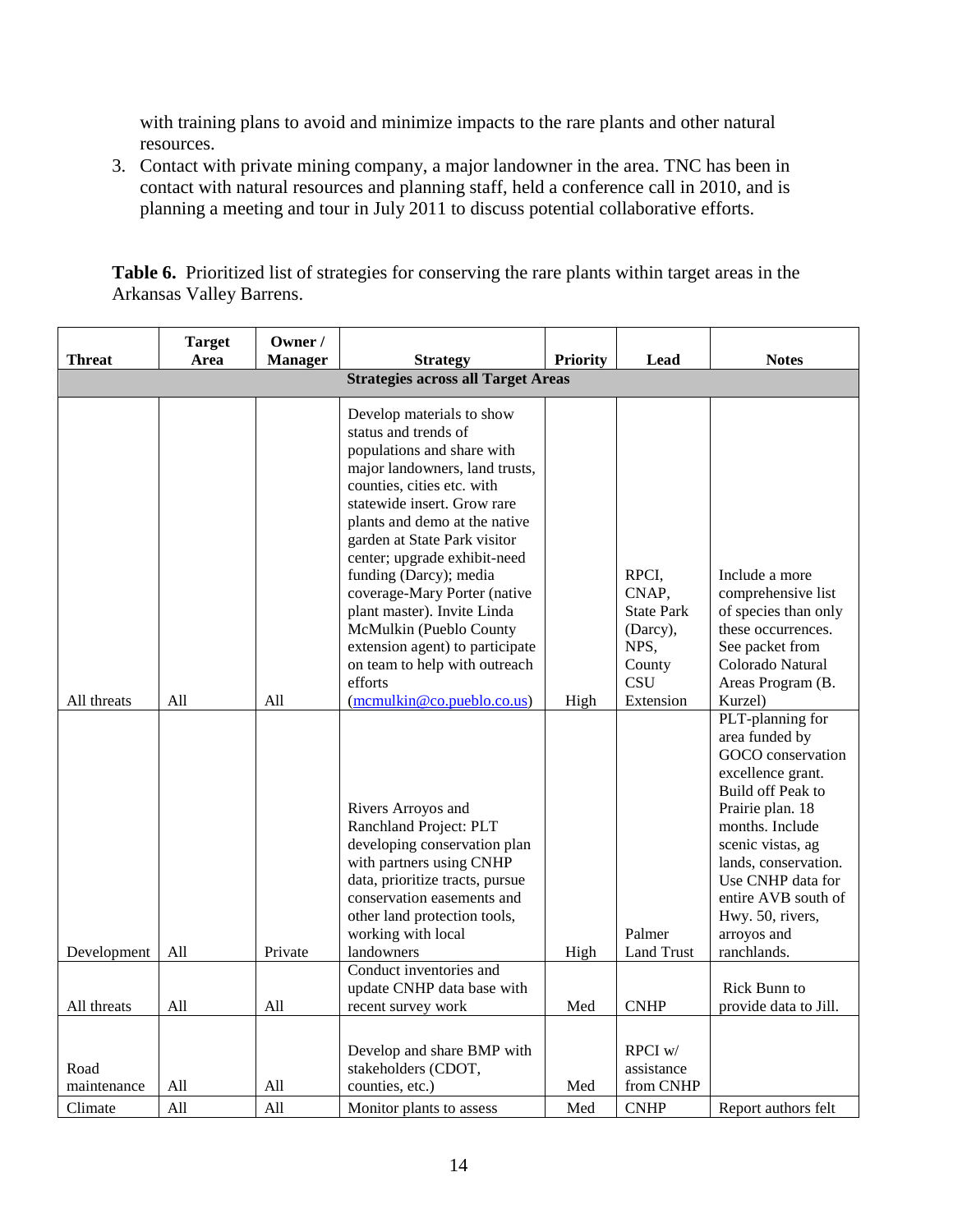|                                                                   | <b>Target</b> | Owner /        |                                                                                                                                                                                                                       |                 |                               |                                                                                                                                                                                                                                                                                       |
|-------------------------------------------------------------------|---------------|----------------|-----------------------------------------------------------------------------------------------------------------------------------------------------------------------------------------------------------------------|-----------------|-------------------------------|---------------------------------------------------------------------------------------------------------------------------------------------------------------------------------------------------------------------------------------------------------------------------------------|
| <b>Threat</b>                                                     | Area          | <b>Manager</b> | <b>Strategy</b>                                                                                                                                                                                                       | <b>Priority</b> | Lead                          | <b>Notes</b>                                                                                                                                                                                                                                                                          |
| change                                                            |               |                | status and trends.                                                                                                                                                                                                    |                 |                               | that this may be a<br>higher priority than<br>medium.                                                                                                                                                                                                                                 |
| Road<br>maintenance                                               | All           | All            | Ensure CDOT, County, and<br>other landowners are aware of<br>issues with maintenance and<br>spraying thru use of placards<br>or other means                                                                           | Med             | RPCI,<br>CNAP,<br><b>CNHP</b> | Already talking with<br>CDOT. Determine<br>who maintains<br>which roads. Give<br>CDOT and/or<br>County detailed<br>maps and BMPs                                                                                                                                                      |
| Development                                                       | All           | Private        | Pursue conservation<br>easements and other land<br>protection tools, working with<br>land trusts                                                                                                                      | High            | Palmer<br><b>Land Trust</b>   |                                                                                                                                                                                                                                                                                       |
| Development                                                       | All           | Private        | Encourage the development<br>of city and county open space<br>programs and transfer of<br>development rights (TDR)<br>programs.                                                                                       | Med             | Palmer<br><b>Land Trust</b>   |                                                                                                                                                                                                                                                                                       |
| Lack of<br>knowledge<br>about<br>taxonomic<br>status of<br>plants | All           | All            | Need genetics studies for<br>MIRO, OOPU, MECH,<br>ERBR, PATE; need to<br>understand relationships with<br>other closely related taxa                                                                                  | High            | Tass/Brian                    | Is PATE distinct<br>from PA alpinum?<br>Ron Hartman thinks<br>they are the same.<br>Determine<br>researchers working<br>on genetics of these<br>species. CNAP has<br>funding. Contact<br>Greg Brown at<br>UWY, Rich<br>Spellenburg (FNA),<br>and Jennifer Barnes<br>or Paul McFarlan. |
|                                                                   |               |                | <b>Strategies for Specific Target Areas</b>                                                                                                                                                                           |                 |                               |                                                                                                                                                                                                                                                                                       |
| Development                                                       | Ft. Carson    | All            | Work with DoD to conserve<br>plants on private lands<br>adjacent to DoD (e.g.<br>conservation easements)                                                                                                              | Med             | TNC/PLT                       | Include broader list<br>of species rather<br>than "targets"                                                                                                                                                                                                                           |
| Mechanized<br>training                                            | Ft. Carson    | DoD            | Work with DoD to ensure that<br>activities (i.e., mechanized<br>training, spraying) do not<br>impact the rare plants (e.g.,<br>special botanical areas).<br>Work on road obliteration<br>project in 2011 to help make | Med             | <b>RPCI</b>                   | Nat. Resources staff<br>are aware of the<br>plants, and will<br>incorporate into their<br>guidance for training<br>and management<br>plans.<br><b>CNAP</b> worked with<br>BLM to place rocks                                                                                          |
| Motorized<br>Recreation                                           | Garden Park   | <b>BLM</b>     | roads disappear (collect<br>native seeds and revegetation<br>of roads). Implement the<br>Travel Management Plan.<br>Protect plants (Blazing Star                                                                      | Med             | <b>CNAP</b><br>Palmer         | and a sign to prevent<br>motorbikes from<br>damaging the plant<br>habitat.<br>PLT working on                                                                                                                                                                                          |
| Development                                                       | Garden Park   | Private        | #10) on private parcels                                                                                                                                                                                               | High            | Land Trust                    | this now.                                                                                                                                                                                                                                                                             |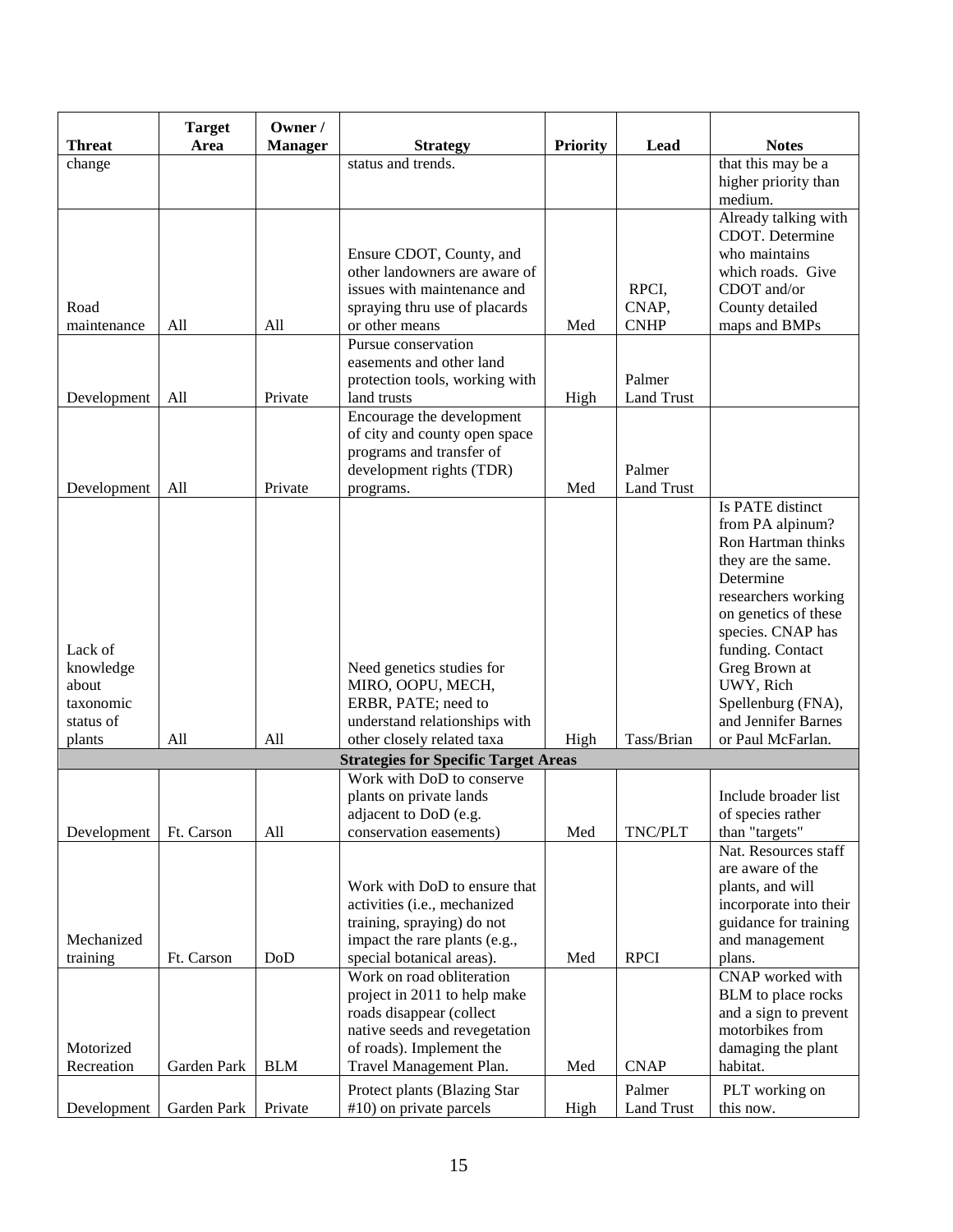| <b>Threat</b>    | <b>Target</b><br>Area | Owner /<br><b>Manager</b> | <b>Strategy</b>                                                                                                                                                                                    | <b>Priority</b> | Lead                                                                    | <b>Notes</b>         |
|------------------|-----------------------|---------------------------|----------------------------------------------------------------------------------------------------------------------------------------------------------------------------------------------------|-----------------|-------------------------------------------------------------------------|----------------------|
|                  |                       |                           | adjacent to BLM through                                                                                                                                                                            |                 |                                                                         |                      |
|                  |                       |                           | conservation easements or                                                                                                                                                                          |                 |                                                                         |                      |
|                  |                       |                           | other protection tools.                                                                                                                                                                            |                 |                                                                         |                      |
| Mining           | Private<br>mining     | All                       | Ensure that surface<br>disturbance will avoid key<br>occurrences through planning<br>and/or conservation<br>easements. Seek permission<br>to conduct inventories and<br>discuss win-win solutions. | High            | <b>TNC</b>                                                              | TNC is in contact    |
|                  | company               |                           | Review EIS for SDS status,                                                                                                                                                                         |                 |                                                                         |                      |
|                  |                       |                           | monitor, and minimize<br>impacts to plants, determine<br>what/where it will impact<br>within the park. If goes thru<br>MECH occurrences, possibly                                                  |                 | Brian V.,<br><b>SE</b> Chapter<br>of NPS-EIS<br>review,<br><b>Brian</b> | 250 and 500 ft       |
|                  | State park,           |                           | salvage and replant, get                                                                                                                                                                           |                 | coordinate                                                              | construction buffer? |
| <b>Utilities</b> | Pumpkin               | State and                 | spatial data for pipeline for                                                                                                                                                                      |                 | construction                                                            | <b>BK</b> found MECH |
| (SDS)            | Hollow                | private                   | Jill at CNHP                                                                                                                                                                                       | High            | response                                                                | north of reservoir   |

# <span id="page-17-0"></span>**VII. Next Steps**

- 1. The leads for all high- and medium-ranked strategies (Table 6) are responsible for ensuring their implementation.
- 2. The group proposed to meet annually to gauge progress toward implementing strategies.
- 3. Need to identify a local leader to be responsible for continuing the implementation of the Arkansas Valley Barrens Priority Action Area.

### **VIII. References**

Colorado Division of Wildlife. 2001-2003. Basinwide Vegetation Classification. Online at http://www.ndis.nrel.colostate.edu.

Kelso, S., N. W. Bower, K. E. Heckman, P. M. Beardsley, D. G. Greve. 2003. Geobotany of the Niobrara Chalk Barrens in Colorado: A Study of Edaphic Endemism. Western North American Naturalist 63(3) 299-313.

Kram, M., S. Panjabi, B. Neely, and S. Kettler. 2008. Rare Plant Conservation Planning Workshop: Arkansas Valley Barrens Priority Action Area. Prepared by The Nature Conservancy and the Colorado Natural Heritage Program. Unpublished report prepared for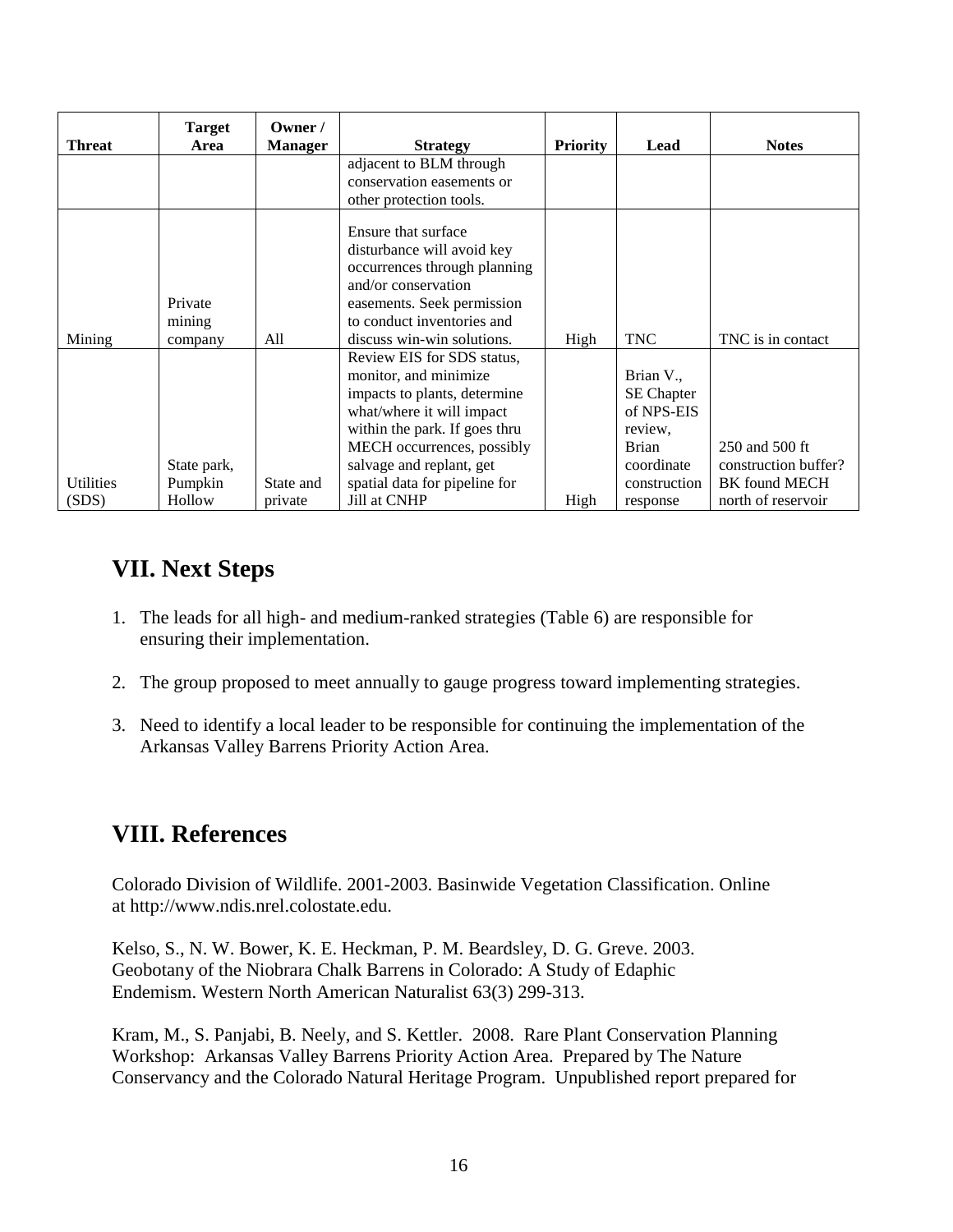the National Fish and Wildlife Foundation. Report is available on-line at [http://www.cnhp.colostate.edu/teams/botany.asp#initiative\)](http://www.cnhp.colostate.edu/teams/botany.asp#initiative)

Neely, B., S. Kettler, J. Horsman, C. Pague, R. Rondeau, R. Smith, L. Grunau, P. Comer, G. Belew, F. Pusateri, B. Rosenlund, D. Runner, K. Sochi, J. Sovell, D. Anderson, T. Jackson and M. Klavetter. 2006. Central Shortgrass Prairie Ecoregional Assessment and Partnership Initiative. The Nature Conservancy of Colorado and the Shortgrass Prairie Partnership. 124 pp. and Appendices.

Neely, B., S. Panjabi, E. Lane, P. Lewis, C. Dawson, A. Kratz, B. Kurzel, T. Hogan, J. Handwerk, S. Krishnan, J. Neale, and N. Ripley. 2009. Colorado Rare Plant Conservation Strategy. Developed by the Colorado Rare Plant Conservation Initiative. The Nature Conservancy, Boulder, Colorado. 117 pp. [http://www.cnhp.colostate.edu/teams/botany.asp#initiative\)](http://www.cnhp.colostate.edu/teams/botany.asp#initiative)

Neid, S.L. 2007. Final Report: Rare Plant Surveys on Fort Carson Military Reserve 2006-2007. Colorado Natural Heritage Program, Fort Collins, CO.

Ray, A., Barsugli, J., K. Averyt, K. Wolter, M. Hoerling, N. Doesken, B. Udall, and R. Webb. 2008. Climate change in Colorado. A Synthesis to Support Water Resources Management and Adaptation. A Report by the Western Water Assessment for the Colorado Water Conservation Board.

Spackman Panjabi, S., J. Sovell, G. Doyle, D. Culver, and L. Grunau. 2003. Final Report: Survey of Critical Biological Resources of Pueblo County, Colorado. Colorado Natural Heritage Program, Fort Collins, CO.

Spackman, Susan and Sandra Floyd. 1996. Final Report: Conserving the Globally Imperiled Plants of the Middle Arkansas Valley, Colorado. Colorado Natural Heritage Program, Fort Collins, CO.

The Nature Conservancy. 2001. Arkansas Valley Barrens Site Conservation Plan. On file at TNC, Boulder, Colorado.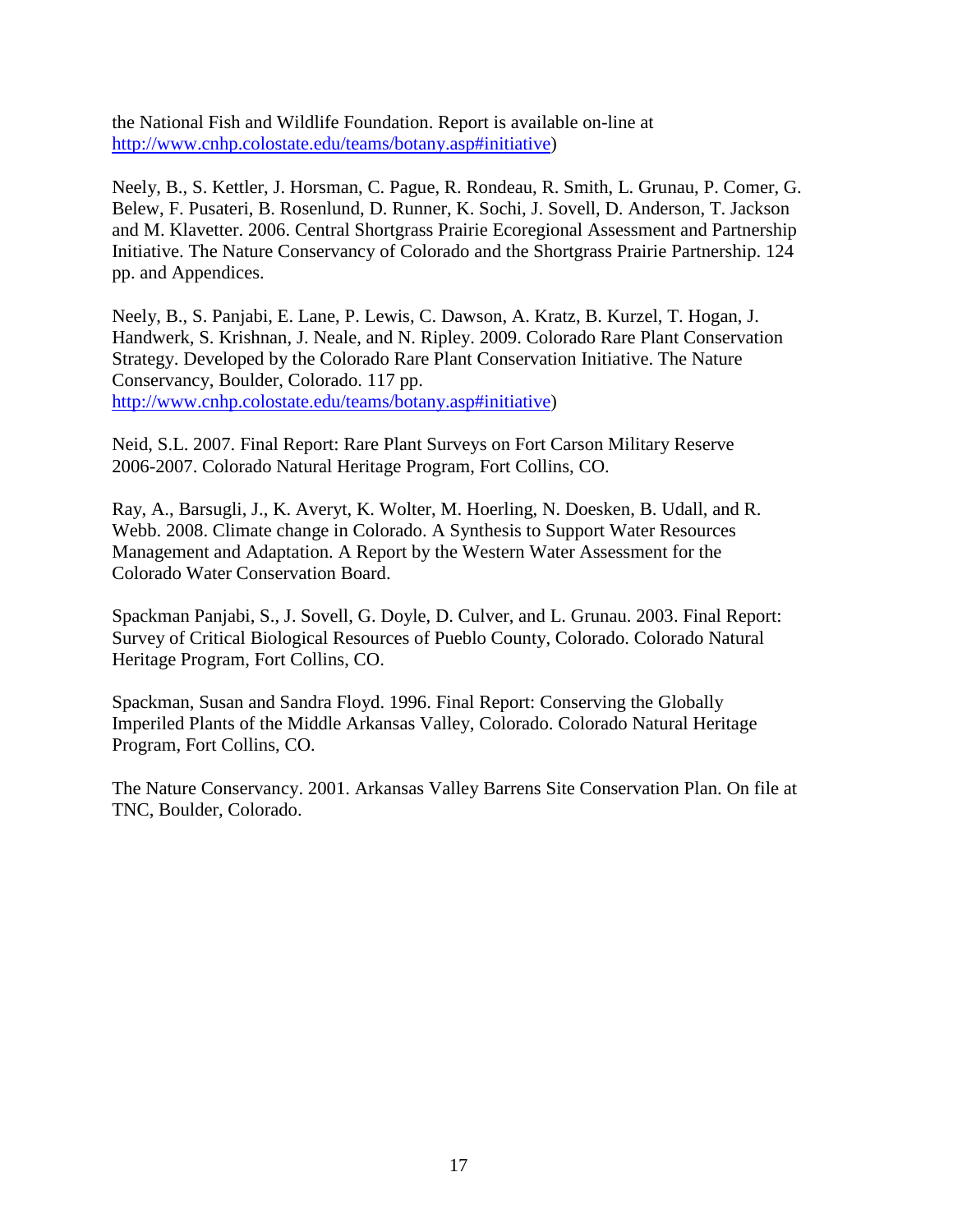# <span id="page-19-0"></span>**Attachment 1. Additional key species and plant communities in the Arkansas Valley Barrens**

Although the focus of the workshop was on the globally imperiled plants, other key species and plant communities are known from the Arkansas Valley area as shown in the table below (Colorado Natural Heritage Program, http://www.cnhp.colostate.edu/). Specifically, the table identifies rare species and rare and/or high quality examples of plant communities in the Arkansas Valley area. These and other biodiversity values should be considered for more detailed planning efforts for this area.

|                    |                              |                             | <b>Global</b>                 | <b>State</b>     |
|--------------------|------------------------------|-----------------------------|-------------------------------|------------------|
| <b>Major</b> group | <b>Scientific name</b>       | <b>Common name</b>          | rank                          | rank             |
| <b>Birds</b>       | <b>Buteo regalis</b>         | Ferruginous Hawk            | G <sub>4</sub>                | S3B, S4N         |
|                    | Charadrius montanus          | <b>Mountain Plover</b>      | G2                            | S <sub>2</sub> B |
|                    | Haliaeetus leucocephalus     | <b>Bald Eagle</b>           | G <sub>5</sub>                | S1B,S3N          |
|                    | Strix occidentalis lucida    | <b>Mexican Spotted Owl</b>  | G3T3                          | S1B, SUN         |
| Fish               | Etheostoma cragini           | Arkansas Darter             | G3G4                          | S <sub>2</sub>   |
|                    |                              | Southern Redbelly           |                               |                  |
|                    | Phoxinus erythrogaster       | Dace                        | G <sub>5</sub>                | S1               |
| Insects            | Euphilotes rita coloradensis | Colorado Blue               | G3G4T2T3                      | S <sub>2</sub>   |
| <b>Mammals</b>     |                              | Common Hog-nosed            |                               |                  |
|                    | Conepatus leuconotus         | Skunk                       | G <sub>4</sub>                | S <sub>1</sub>   |
|                    |                              | <b>Black-tailed Prairie</b> |                               |                  |
|                    | Cynomys ludovicianus         | Dog                         | G <sub>4</sub>                | S <sub>3</sub>   |
| Reptiles           |                              | <b>Triploid Colorado</b>    |                               |                  |
|                    | Aspidoscelis neotesselata    | Checkered Whiptail          | G2G3                          | S <sub>2</sub>   |
|                    | Elaphe guttata               | Corn Snake                  | G <sub>5</sub>                | S <sub>3</sub>   |
| Natural            | Artemisia bigelovii /        | Plains Escarpment           |                               |                  |
| Communities        | Achnatherum hymenoides       | Prairies (Limestone         |                               |                  |
|                    | Shrubland                    | Breaks)                     | G <sub>3</sub> O              | S <sub>3</sub> O |
|                    | Carex nebrascensis           |                             |                               |                  |
|                    | Herbaceous Vegetation        | Wet Meadows                 | G <sub>4</sub>                | S <sub>3</sub>   |
|                    | Frankenia jamesii /          |                             |                               |                  |
|                    | Achnatherum hymenoides       |                             |                               |                  |
|                    | Shrubland                    | <b>Foothills Shrubland</b>  | GU                            | SU               |
|                    | Hesperostipa comata          |                             |                               |                  |
|                    | <b>Colorado Front Range</b>  | <b>Great Plains Mixed</b>   |                               |                  |
|                    | Herbaceous Vegetation        | <b>Grass Prairie</b>        | G1G2                          | S1S2             |
|                    | Hesperostipa neomexicana     | <b>Great Plains Mixed</b>   |                               |                  |
|                    | Herbaceous Vegetation        | Grass Prairie               | G <sub>3</sub>                | S <sub>3</sub>   |
|                    | Populus angustifolia -       |                             |                               |                  |
|                    | Juniperus scopulorum         | Montane Riparian            |                               |                  |
|                    | Woodland                     | Forest                      | G <sub>2</sub> G <sub>3</sub> | S2S3             |
|                    | Populus angustifolia / Alnus | Montane Riparian            |                               |                  |
|                    | incana Woodland              | Forest                      | G <sub>3</sub>                | S <sub>3</sub>   |
|                    | Populus angustifolia /       | Montane Riparian            |                               |                  |
|                    | Betula occidentalis          | Forest                      | G <sub>3</sub>                | S <sub>2</sub>   |